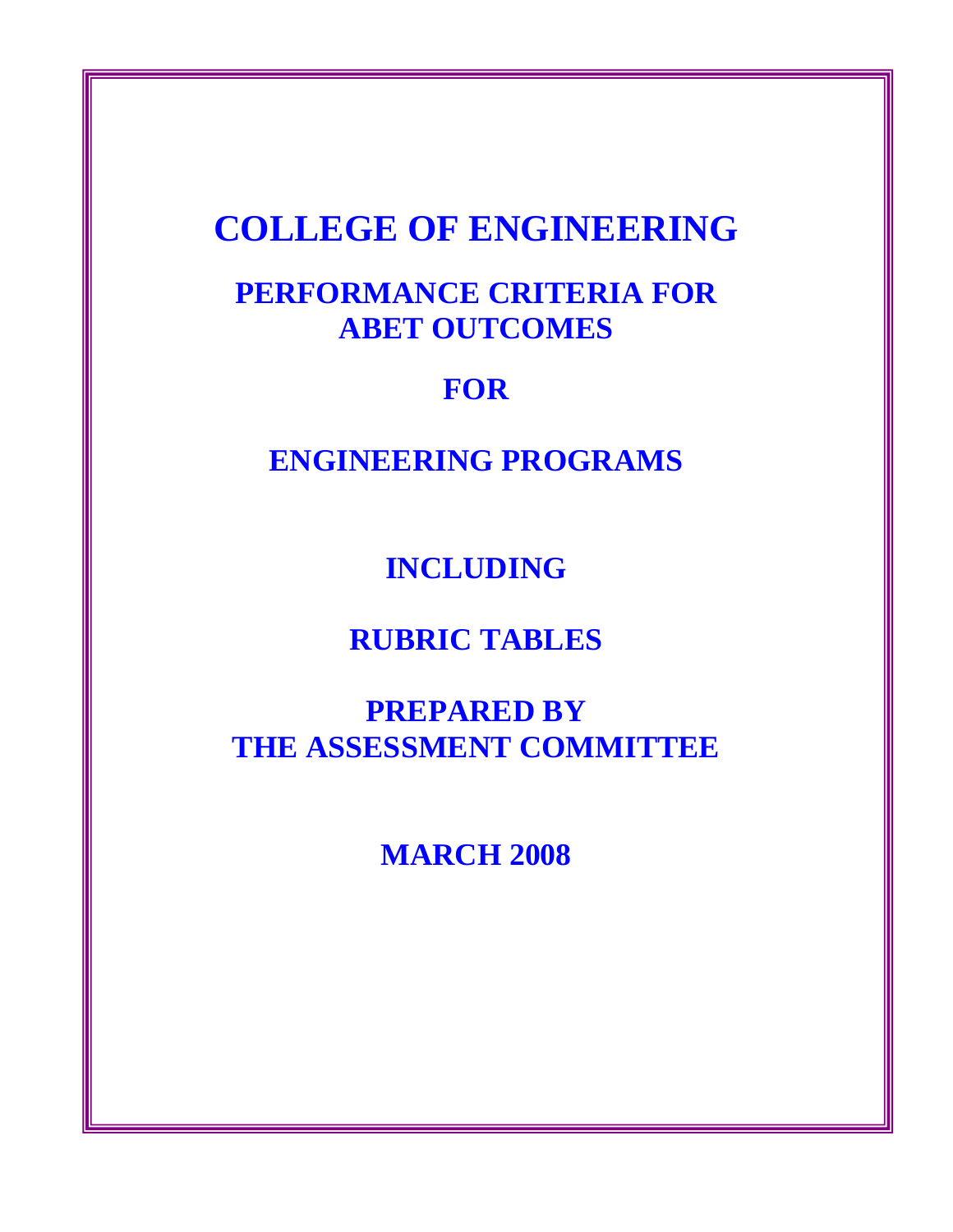# **Performance Criteria for ABET Program Outcomes for Engineering, Technology and Computer Science Programs**

The College of Engineering Assessment Committee has developed the performance criteria for all of the ABET outcomes for Engineering, Technology, and Computer Science Programs in the College of Engineering**.** 

### **The Performance Criteria**

The performance criteria were developed using the ABET outcomes for the three ABET Accreditation Commissions (EAC, TAC, and CAC). The committee first grouped similar outcomes from the three ABET Accreditation Commissions and labeled the groups as Outcome 1 through Outcome 11. There is one page of performance criteria for each outcome group in this document.

# **What you need to assess and how to assess them**

**Performance Criteria Needing Assessment:** Performance criteria with Arabic numbers (such as 1, 2, 2.1, etc.) need to be assessed individually. Statistical class averages, and percent of students with averages at or above the departmental expected average have to be reported for each of these performance criteria.

**Outcomes:** The class average for all performance criteria listed under an outcome should be computed and used as the measure for the outcome. The percentage of students with average at or above the departmental expected average has to be reported for each outcome.

**Basis for Assessing Performance Criteria**: All items with Roman numbers (such as i, ii, iii, etc.) can be considered as guides or basis to be used to assess the performance criteria. These details were provided to assist faculty in knowing the types of possible assignments that can be given and used to assess the performance outcome. Statistical class averages do not have to be reported for these.

# **Coding Performance Criteria for Outcomes in Course Matrix**

Previously we had only one performance number for each outcome, and thus we coded the outcomes in the course matrix as a, b, c, etc. With the breakdown of each outcome into performance criteria, the coding should be changed to reflect the performance criteria number. Thus use coding such as a.1, b.3, b.1.2, etc where the first letter indicates the outcome, and the numbers indicate the performance criteria numbers as provided. **For consistency throughout the college, DO NOT make any modifications to the numbering of the outcomes as contained in this document. Any request for numbering changes should be made to the Assessment Committee.** 

# **Guidelines for Using the Performance Criteria**

Each outcome has anywhere from one to five performance criteria that may have to be assessed. Working on the premise that we do not have to assess every course every semester, and that we do not have to assess every outcome in a course in a semester, an opportunity to reduce the amount of work needed for assessing the outcomes exists..

Each department is, therefore, being requested to meet as early as possible to develop a plan that limits the total number of outcomes to be assessed by a faculty member per semester to a limit set by the department, say 4.

Each department needs to meet to select and FIX (i.e. individual faculty cannot change the selected performance criteria ) the specific performance criteria that will have to be assessed for each outcome in each course.

#### Each department should also have a statement that states the **EXPECTED AVERAGE** and the **PERCENTAGE OF PASSING STUDENTS THAT HAVE TO MEET OR EXCEED THE EXPECTED AVERAGE** for the

outcome and a performance criteria to have been successfully met by the department. For example: " The acceptable average for outcomes in the Mechanical Engineering Department is 75%, and 70% of the passing students in a class is expected to meet or exceed this expected average for the performance criteria and an outcome to have been met".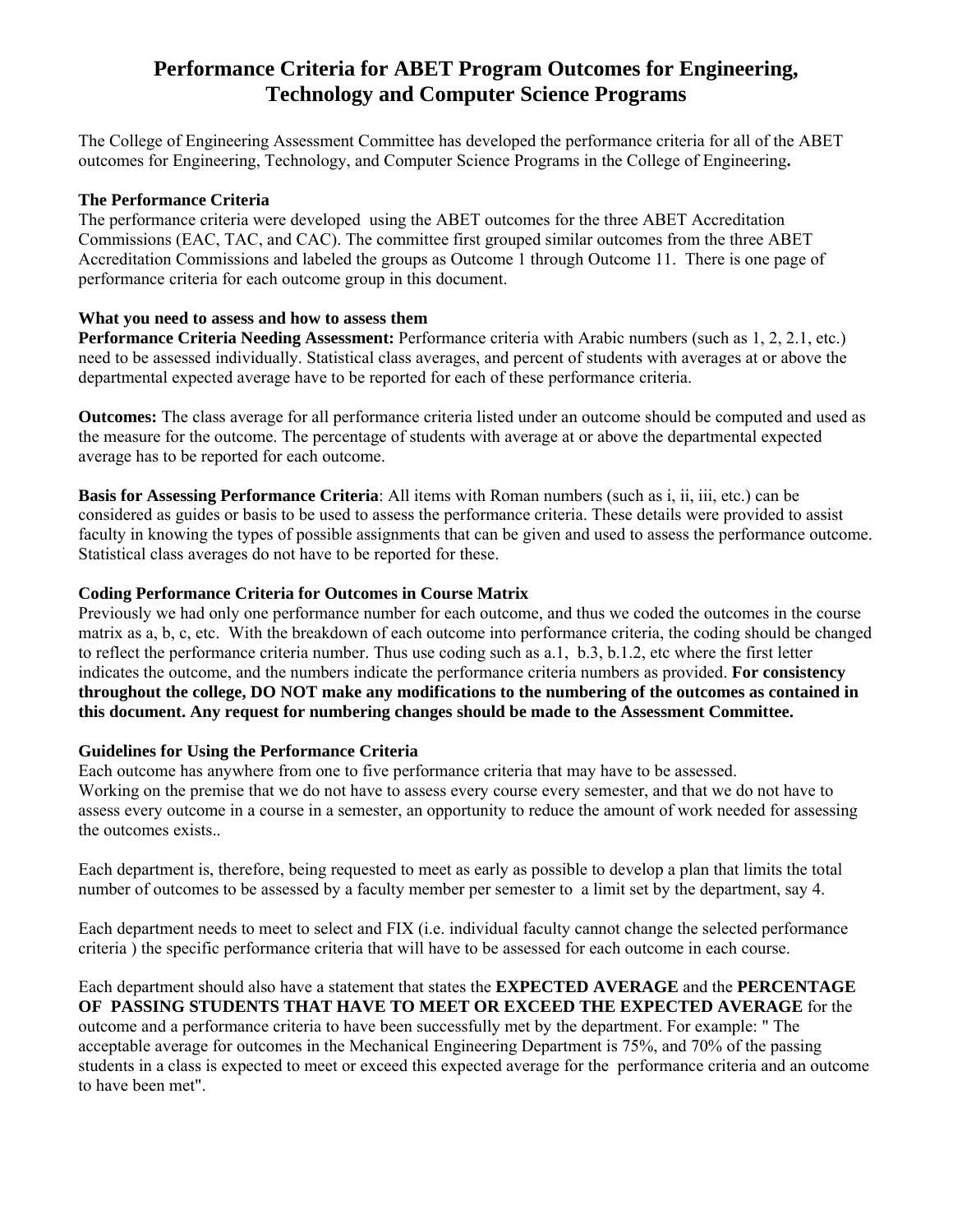**\*EAC a,** "ability to apply the knowledge of mathematics, science, and engineering."

*Assignments that test competency in this area will include problems that test a students ability to (1) solve algebraic, integral, and differential equations (that are encountered in the subject area) analytically or numerically, and (2) apply appropriate conservation principles to solve problems in the subject area.* 

# \*EAC a Engineering Accreditation Commission outcome a

### 1. **Knowledge and application of Basic mathematics**

- (i) Able to apply basic mathematics involving algebra
- (ii) Able to apply basic mathematics involving geometry
- (iii) Able to apply basic mathematics involving trigonometry

#### **2. Knowledge and application of Intermediate Mathematics**

- (i) Able to apply and solve problems involving Differential Calculus
- (ii) Able to apply and solve problems involving Integral calculus
- (iii) Able to apply and solve problems involving Probability and Statistics

#### **3. Knowledge and application of Advanced Mathematics**

- (i) Able to apply and solve problems involving advanced mathematics (e.g. complex analysis, numerical analysis, Fourier series, LaPlace transforms)
- (ii) Able to apply and solve problems involving Linear Algebra in engineering

### **4. Knowledge and Application of Science**

- 4.1 Demonstrate knowledge and ability to apply Chemistry in engineering
- 4.2 Demonstrate knowledge and ability to apply Physics in engineering

#### **5. Knowledge and Application of named prerequisite engineering courses**

- 5.1 Knowledgeable and able to apply Engineering Prerequisite Subject/Course 1 (state name)<br>5.2 Knowledgeable and able to an
- Knowledgeable and able to apply Engineering Prerequisite Subject /Course 2 (state name)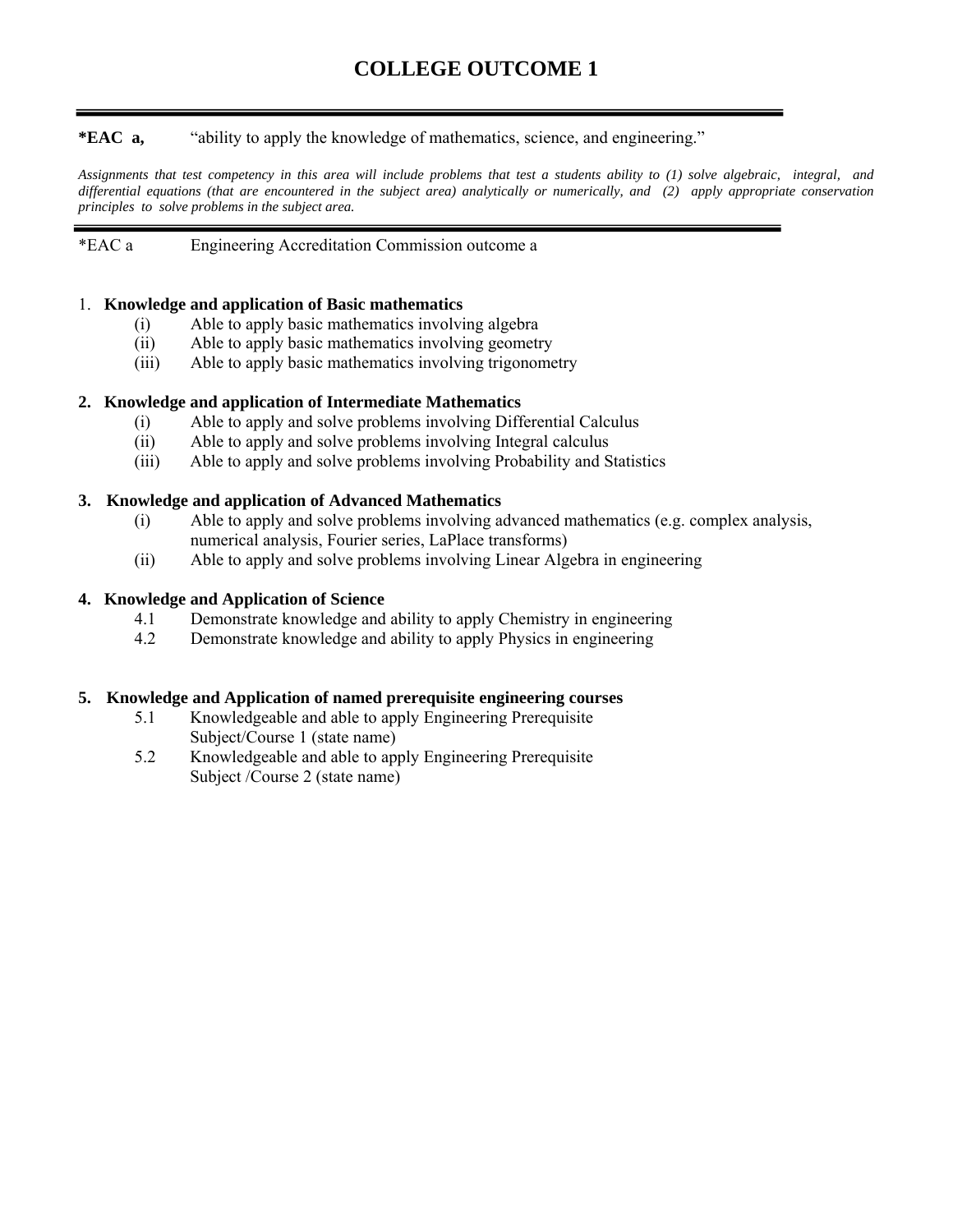## **COLLEGE OUTCOME 1**

#### **a. Ability to apply the knowledge of mathematics, science, and engineering.**

*Assignments that test competency in this area will include problems that test a students ability to (1) solve algebraic, integral, and differential equations (that are encountered in the subject area) analytically or numerically, and (2) apply appropriate conservation principles to solve problems in the subject area.* 

Course: \_\_\_\_\_\_\_\_\_\_\_\_\_\_\_\_\_\_\_\_\_\_ Semester \_\_\_\_\_\_\_\_\_\_\_\_\_\_\_\_\_\_\_\_\_\_\_Instructor\_\_\_\_\_\_\_\_\_\_\_

Assignment Description:  $\Box$  Due Date  $\Box$ 

| <b>Description of Performance Criteria Being</b>                                                                                                                                                                                                                                                                   |                                                                     |                                                                  |                                                                           |                                                                                     |                                                   |
|--------------------------------------------------------------------------------------------------------------------------------------------------------------------------------------------------------------------------------------------------------------------------------------------------------------------|---------------------------------------------------------------------|------------------------------------------------------------------|---------------------------------------------------------------------------|-------------------------------------------------------------------------------------|---------------------------------------------------|
| <b>Assessed</b>                                                                                                                                                                                                                                                                                                    |                                                                     |                                                                  |                                                                           |                                                                                     |                                                   |
| 1. Knowledge and application of Basic mathematics<br>(i) Able to apply basic mathematics involving<br>algebra<br>(ii) Able to apply basic mathematics involving<br>geometry<br>(iii) Able to apply basic mathematics involving<br>trigonometry                                                                     | Excellent<br>$(90-100)$ :<br>Performance<br>Exceeds<br>Expectations | Very Good<br>$(80-89)$ :<br>Performance<br>meets<br>Expectations | Average<br>$(70-79)$ :<br>Performance<br>Meets<br>Minimum<br>Expectations | <b>Below Average</b><br>$(55-69)$ :<br>Performance<br>does not Meet<br>Expectations | Poor<br>$(0-54)$ :<br>Unacceptable<br>Performance |
| Knowledge and application of Intermediate<br>2.<br><b>Mathematics</b><br>(i) Able to apply and solve problems involving<br>Differential Calculus<br>(ii) Able to apply and solve problems involving<br>Integral calculus<br>(iii) Able to apply and solve problems involving<br>Probability and Statistics         | Excellent<br>$(90-100)$ :<br>Performance<br>Exceeds<br>Expectations | Very Good<br>$(80-89)$ :<br>Performance<br>meets<br>Expectations | Average (70-<br>79):<br>Performance<br>Meets<br>Minimum<br>Expectations   | <b>Below Average</b><br>$(55-69)$ :<br>Performance<br>does not Meet<br>Expectations | Poor<br>$(0-54)$ :<br>Unacceptable<br>Performance |
| 3. Knowledge and application of Advanced<br><b>Mathematics</b><br>(i) Able to apply and solve problems involving<br>Advanced mathematics (e.g. complex analysis,<br>numerical analysis, Fourier series, LaPlace<br>transforms)<br>(ii) Able to apply and solve problems involving Linear<br>Algebra in engineering | Excellent<br>$(90-100)$ :<br>Performance<br>Exceeds<br>Expectations | Very Good<br>$(80-89)$ :<br>Performance<br>meets<br>Expectations | Average<br>$(70-79)$ :<br>Performance<br>Meets<br>Minimum<br>Expectations | <b>Below Average</b><br>$(55-69)$ :<br>Performance<br>does not Meet<br>Expectations | Poor<br>$(0-54)$ :<br>Unacceptable<br>Performance |
| 4. Knowledge and Application of Science (Chemistry)<br>4.1 Demonstrate knowledge and ability to apply<br>Chemistry in engineering                                                                                                                                                                                  | Excellent<br>$(90-100)$ :<br>Performance<br>Exceeds<br>Expectations | Very Good<br>$(80-89)$ :<br>Performance<br>meets<br>Expectations | Average<br>$(70-79)$ :<br>Performance<br>Meets<br>Minimum<br>Expectations | <b>Below Average</b><br>$(55-69)$ :<br>Performance<br>does not Meet<br>Expectations | Poor<br>$(0-54)$ :<br>Unacceptable<br>Performance |
| 4. Knowledge and Application of Science (Physics)<br>4.2 Demonstrate knowledge and ability to apply Physics<br>in engineering                                                                                                                                                                                      | Excellent<br>$(90-100)$ :<br>Performance<br>Exceeds<br>Expectations | Very Good<br>$(80-89)$ :<br>Performance<br>meets<br>Expectations | Average<br>$(70-79)$ :<br>Performance<br>Meets<br>Minimum<br>Expectations | <b>Below Average</b><br>$(55-69)$ :<br>Performance<br>does not Meet<br>Expectations | Poor<br>$(0-54)$ :<br>Unacceptable<br>Performance |
| 5. Knowledge and Application of named prerequisite<br>engineering courses<br>5.1 Knowledgeable and able to apply Engineering<br>Prerequisite<br>Subject/Course 1 (state name)                                                                                                                                      | Excellent<br>$(90-100)$ :<br>Performance<br>Exceeds<br>Expectations | Very Good<br>$(80-89)$ :<br>Performance<br>meets<br>Expectations | Average<br>$(70-79)$ :<br>Performance<br>Meets<br>Minimum<br>Expectations | <b>Below Average</b><br>$(55-69)$ :<br>Performance<br>does not Meet<br>Expectations | Poor<br>$(0-54)$ :<br>Unacceptable<br>Performance |
| 5. Knowledge and Application of named prerequisite<br>engineering courses<br>5.2 Knowledgeable and able to apply Engineering<br>Prerequisite<br>Subject /Course 2 (state name)                                                                                                                                     | Excellent<br>$(90-100)$ :<br>Performance<br>Exceeds<br>Expectations | Very Good<br>$(80-89)$ :<br>Performance<br>meets<br>Expectations | Average<br>$(70-79)$ :<br>Performance<br>Meets<br>Minimum<br>Expectations | <b>Below Average</b><br>$(55-69)$ :<br>Performance<br>does not Meet<br>Expectations | Poor<br>$(0-54)$ :<br>Unacceptable<br>Performance |
| <b>TOTAL</b>                                                                                                                                                                                                                                                                                                       |                                                                     |                                                                  |                                                                           |                                                                                     |                                                   |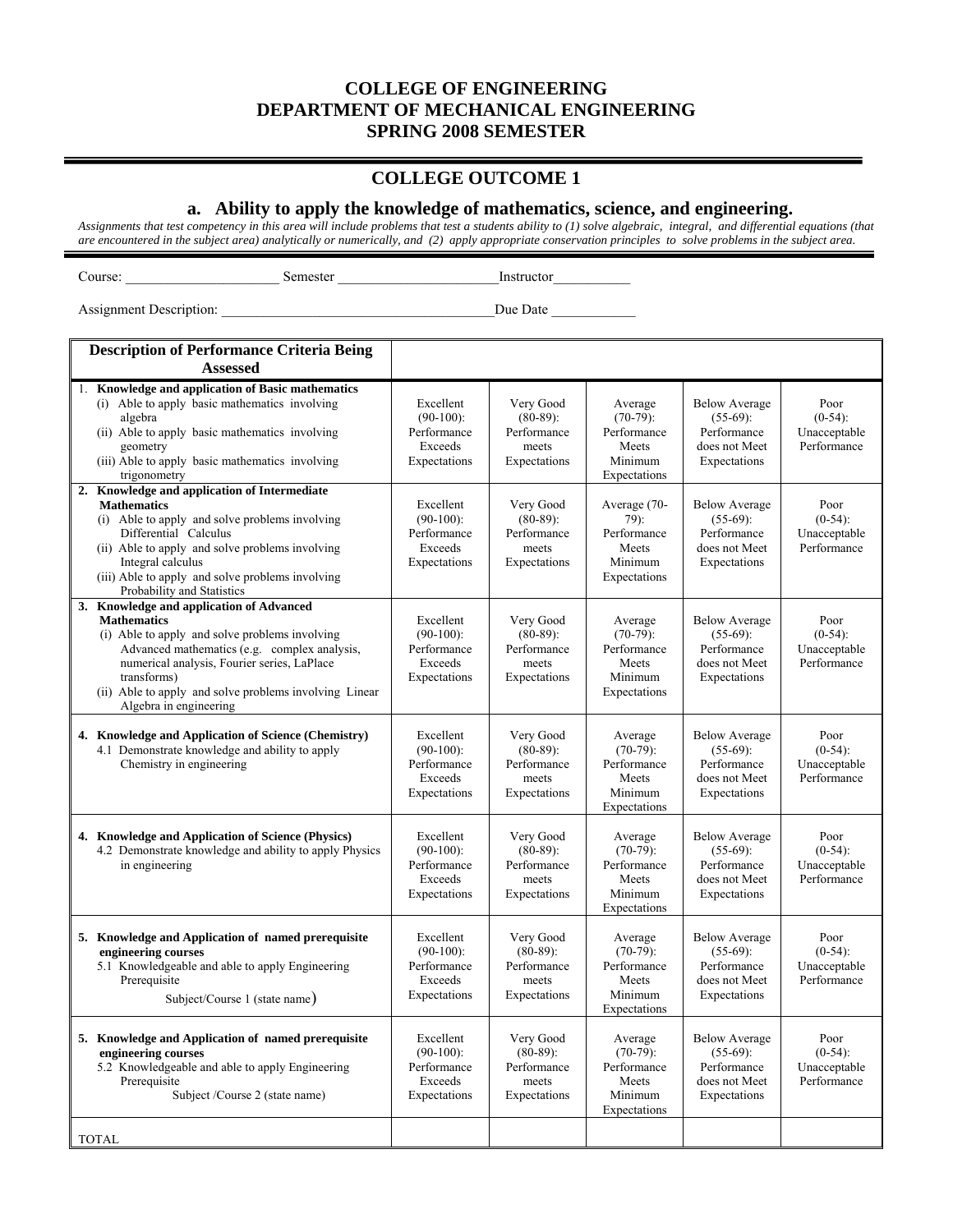# **EAC b**, "Ability to design and conduct experiments, as well as to analyze and interpret data"

*Assignments that test competency in this area will be derived from the laboratory component of the course. Assessment will be based on the use of proper procedure for conducting the experiment, data collection and analysis, presentation of derived results (tabular and graphical), and the interpretation of both the raw and derived results. For ability to design experiments, there will be assignment(s) in which students will be required to design an experiment to measure a given phenomena using instrumentation available in the department.* 

# **1. Ability to design experiments**

Given a phenomenon to be experimentally investigated, the students are able to:

# **1.1 Plan and Understand the phenomenon**

Students are able to

- (i) Identify the measurable parameters of the phenomenon
- (ii) Identify the relationship between the phenomenon and the measured parameters
- (iii) Identify different methods and the specific devices for measuring the parameters.

# **1.2 Select instruments/Design/Assemble Set-up and provide instructions for its use**

Students are able to

- (i) Identify and select or design appropriate equipment or components for measuring the parameters and,
- (ii) Provide steps for setting up and conducting the designed experiment.

# **2. Ability to conduct experiments**

Students are able to:

- (i) Demonstrate general lab safety.
- (ii) Follow experimental procedures for the experiment, while maintaining all safety precautions.
- (iii) Demonstrate knowledge of how equipment functions and their limitations.
- (iv) Complete Pre-Lab before coming to the lab when required.
- (v) Collect and record data using appropriate units of measurement and identify the dependent and independent variables in the experiment.

# **3. Ability to analyze and Interpret experimental data**

Students are able to:

- (i) Analyze the data to generate the required parameters using appropriate units and significant figures.
- (ii) Use statistical analysis as needed.
- (iii)Present the data (raw /derived) in tabular or graphical form to meet the objectives and to aid in interpretation.
- (iv) Discuss the raw and derived data/graphs and assess the validity of the results.
- (v) Demonstrate the ability to relate how experimental result can be used to improve a process.
- (vi) Draw appropriate or reasonable conclusions.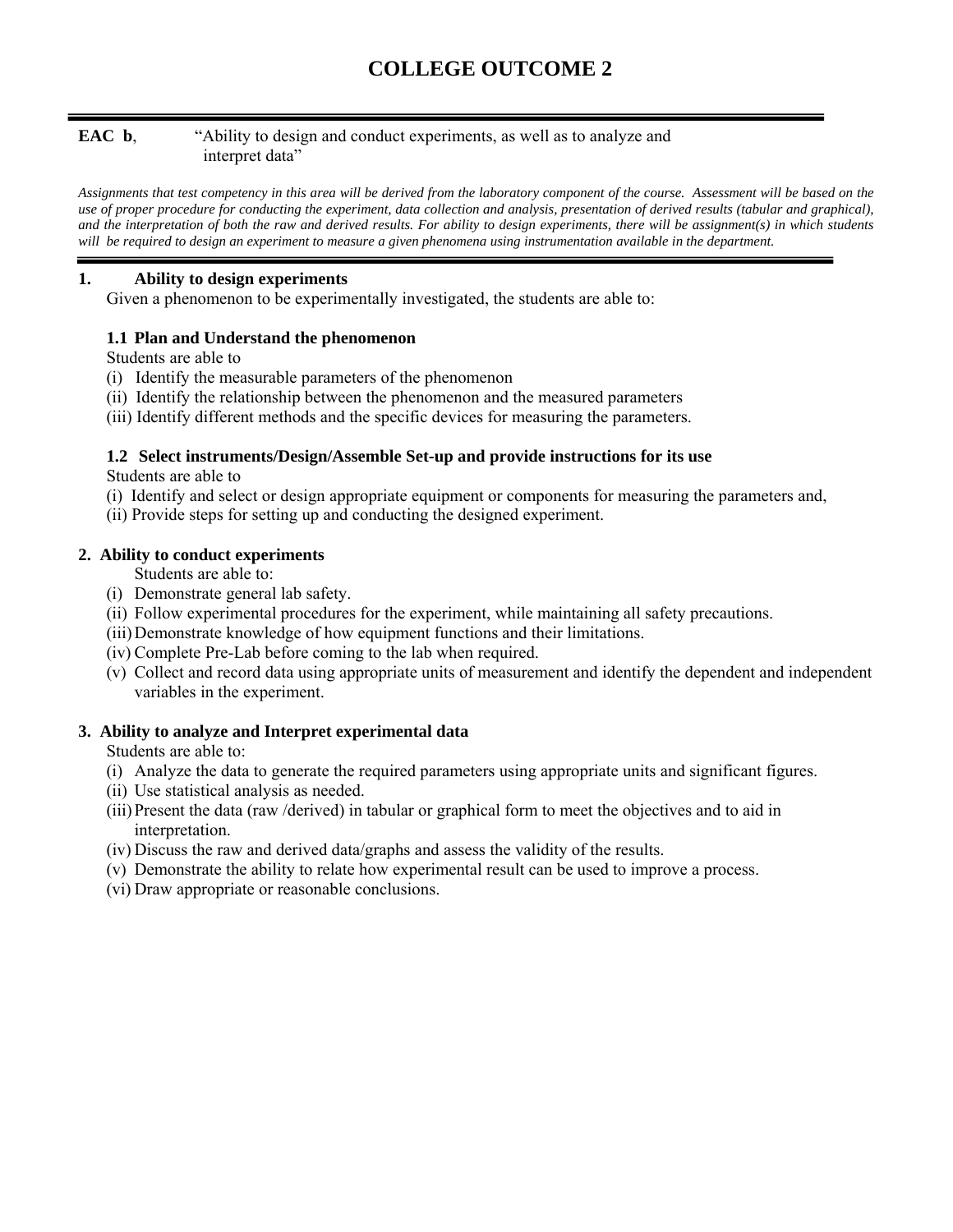#### **COLLEGE OUTCOME 2**

#### **a. Ability to design and conduct experiments, as well as to analyze and interpret data.**

*Assignments that test competency in this area will be derived from the laboratory component of the course. Assessment will be based on the use of proper procedure for conducting the experiment, data collection and analysis, presentation of derived results (tabular and graphical), and the interpretation of both the raw and derived results. For ability to design experiments, there will be assignment(s) in which students will be required to design an experiment to measure a given phenomena using instrumentation available in the department* 

Course: \_\_\_\_\_\_\_\_\_\_\_\_\_\_\_\_\_\_\_\_\_\_ Semester \_\_\_\_\_\_\_\_\_\_\_\_\_\_\_\_\_\_\_\_\_\_\_Instructor\_\_\_\_\_\_\_\_\_\_\_

| <b>Description of Performance Criteria Being</b>                                                                                                                                                                                                                                                                                                                                                                                                                                                                                                                                                                                                         |                                                                     |                                                                  |                                                                           |                                                                                     |                                                   |
|----------------------------------------------------------------------------------------------------------------------------------------------------------------------------------------------------------------------------------------------------------------------------------------------------------------------------------------------------------------------------------------------------------------------------------------------------------------------------------------------------------------------------------------------------------------------------------------------------------------------------------------------------------|---------------------------------------------------------------------|------------------------------------------------------------------|---------------------------------------------------------------------------|-------------------------------------------------------------------------------------|---------------------------------------------------|
| <b>Assessed</b>                                                                                                                                                                                                                                                                                                                                                                                                                                                                                                                                                                                                                                          |                                                                     |                                                                  |                                                                           |                                                                                     |                                                   |
| 1. Ability to design experiments<br>Given an phenomenon to be experimentally<br>investigated, the students are able to:<br>Plan and Understand the phenomenon.<br>1.1<br>Students are able to:<br>Identify the measurable parameters of the<br>(i)<br>phenomenon.<br>Identify the relationship between the<br>(ii)<br>phenomenon and the measured<br>parameters.<br>Identify different methods and the specific<br>(iii)<br>devices for measuring the parameters.                                                                                                                                                                                        | Excellent<br>$(90-100)$ :<br>Performance<br>Exceeds<br>Expectations | Very Good<br>$(80-89)$ :<br>Performance<br>meets<br>Expectations | Average<br>$(70-79)$ :<br>Performance<br>Meets<br>Minimum<br>Expectations | <b>Below Average</b><br>$(55-69)$ :<br>Performance<br>does not Meet<br>Expectations | Poor<br>$(0-54)$ :<br>Unacceptable<br>Performance |
| 1. Ability to design experiments<br>Given an phenomenon to be experimentally<br>investigated, the students are able to:<br>1.2 Select instruments/Design/Assemble Set-up and<br>provide instructions for its use<br>Students are able to:<br>Identify and select or design appropriate<br>(i)<br>equipment or components for measuring<br>the parameters and,<br>Provide steps for setting up and conducting the<br>(ii)<br>designed experiment.                                                                                                                                                                                                         | Excellent<br>$(90-100)$ :<br>Performance<br>Exceeds<br>Expectations | Very Good<br>$(80-89)$ :<br>Performance<br>meets<br>Expectations | Average<br>$(70-79)$ :<br>Performance<br>Meets<br>Minimum<br>Expectations | <b>Below Average</b><br>$(55-69)$ :<br>Performance<br>does not Meet<br>Expectations | Poor<br>$(0-54)$ :<br>Unacceptable<br>Performance |
| 2. Ability to conduct experiments<br>Students are able to:<br>Demonstrate general lab safety.<br>(i)<br>Follow experimental procedures for the<br>(ii)<br>experiment, while maintaining all safety<br>precautions.<br>Demonstrate knowledge of how equipment<br>(iii)<br>functions and their limitations.<br>Complete Pre-Lab before coming to the lab<br>(iv)<br>when required.<br>Collect and record data using appropriate units<br>(v)<br>of measurement and identify the dependent and<br>independent variables in the experiment.                                                                                                                  | Excellent<br>$(90-100)$ :<br>Performance<br>Exceeds<br>Expectations | Very Good<br>$(80-89)$ :<br>Performance<br>meets<br>Expectations | Average<br>$(70-79)$ :<br>Performance<br>Meets<br>Minimum<br>Expectations | <b>Below Average</b><br>$(55-69)$ :<br>Performance<br>does not Meet<br>Expectations | Poor<br>$(0-54)$ :<br>Unacceptable<br>Performance |
| 3. Ability to analyze and Interpret experimental data<br>Students are able to:<br>Analyze the data to generate the required<br>(i)<br>parameters using appropriate units and<br>significant figures.<br>Use statistical analysis as needed.<br>(ii)<br>Present the data (raw /derived) in tabular or<br>(iii)<br>graphical form to meet the objectives and to<br>aid in interpretation.<br>Discuss the raw and derived data/graphs and<br>(iv)<br>assess the validity of the results.<br>Demonstrate the ability to relate how<br>(v)<br>experimental result can be used to improve<br>a process.<br>Draw appropriate or reasonable conclusions.<br>(vi) | Excellent<br>$(90-100)$ :<br>Performance<br>Exceeds<br>Expectations | Very Good<br>$(80-89)$ :<br>Performance<br>meets<br>Expectations | Average<br>$(70-79)$ :<br>Performance<br>Meets<br>Minimum<br>Expectations | <b>Below Average</b><br>$(55-69)$ :<br>Performance<br>does not Meet<br>Expectations | Poor<br>$(0-54)$ :<br>Unacceptable<br>Performance |
| <b>TOTAL</b>                                                                                                                                                                                                                                                                                                                                                                                                                                                                                                                                                                                                                                             |                                                                     |                                                                  |                                                                           |                                                                                     |                                                   |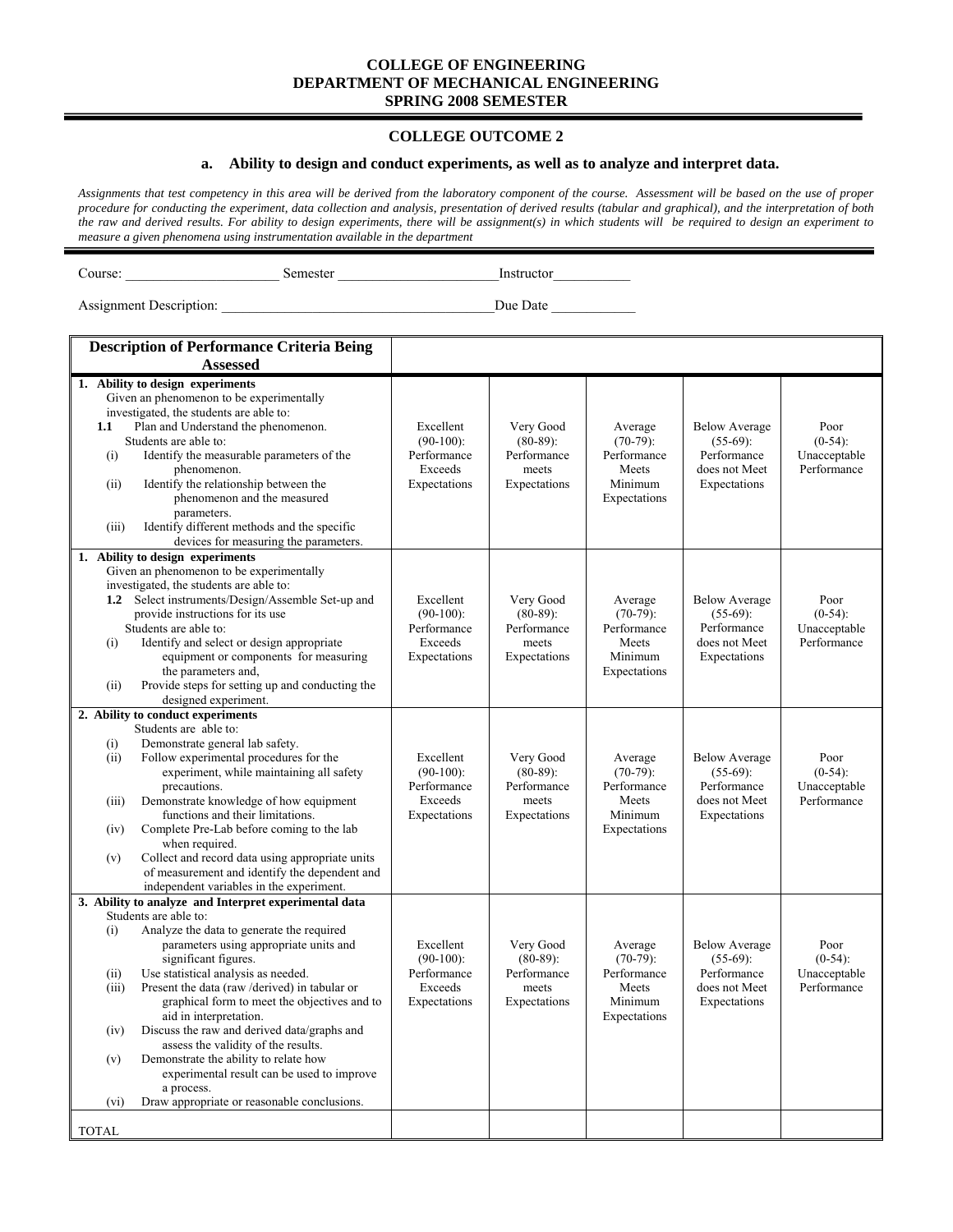## **EAC c**, "an ability to design a system, component, or process to meet desired needs within realistic constraints such as economic, environmental, social, political, ethical, health and safety, manufacturability, and sustainability."

*Assignments that test competency in this area will be derived from courses with design component and will be based on understanding of the design process, identification of a need, problem definition, project planning, project management, information gathering, idea generation and creativity, feasibility studies and evaluation of ideas to select the most feasible and suitable concept, appropriate mathematical modeling of problem, implementation through prototype development, and communication to disseminate the results.* 

# **1. Ability to Define/Understand the Problem and then Plan the Project**

Students are able to:

- (i) Identify the customer and the needs.
- (ii) Identify and list the design objectives.
- (iii) Identify the design constraints.
- (iv) Define the design strategy and methodology.
- (v) Identify and break down work into tasks and subtasks and identify the personnel and deliverables for each.
- (vi) Develop a Gantt chart and critical path analysis for managing the project.
- (vii) Establish major milestones for tracking progress and define performance metrics to measure success.

# **2. Ability to Conduct a Review of the Literature, Generate Ideas and Apply Creativity**

Students are able to:

- (i) Identify the types of information needed for a complete understanding of all aspects of the project (Based on task described in the project planning).
- (ii) Gather information on relevant fundamentals, theory / concept (demonstrate technical competence) and relate them to the design.
- (iii)Provide the sources in a list of references properly cited in the literature review section and relevant sections of the report.
- (iv) Define functional requirements for design (Specific required actions needed to be performed for the design to be achieved).
- (v) Transform functional requirements into candidate solutions / mathematical modeling.
- (vi) Evaluate candidate solutions to arrive at feasible designs.

# **3. Ability to Perform Preliminary and Detailed Design**

Students are able to:

- (i) Identify applicable codes and standards for the design
- (ii) Perform relevant detailed analysis (engineering, mathematical, economic) in accord with applicable codes and standards.
- (iii) Develop final design specifications
- (iv) Do the design within realistic constraints such as economic, environmental, social, political, ethical, health and safety, manufacturability, and sustainability
- (v) Select materials/components/software/test equipment.
- (vi) Fabricate a prototype or a model (physical, software, hardware) of the design.
- (vii) Test or simulate the design and make necessary changes to obtain optimum design.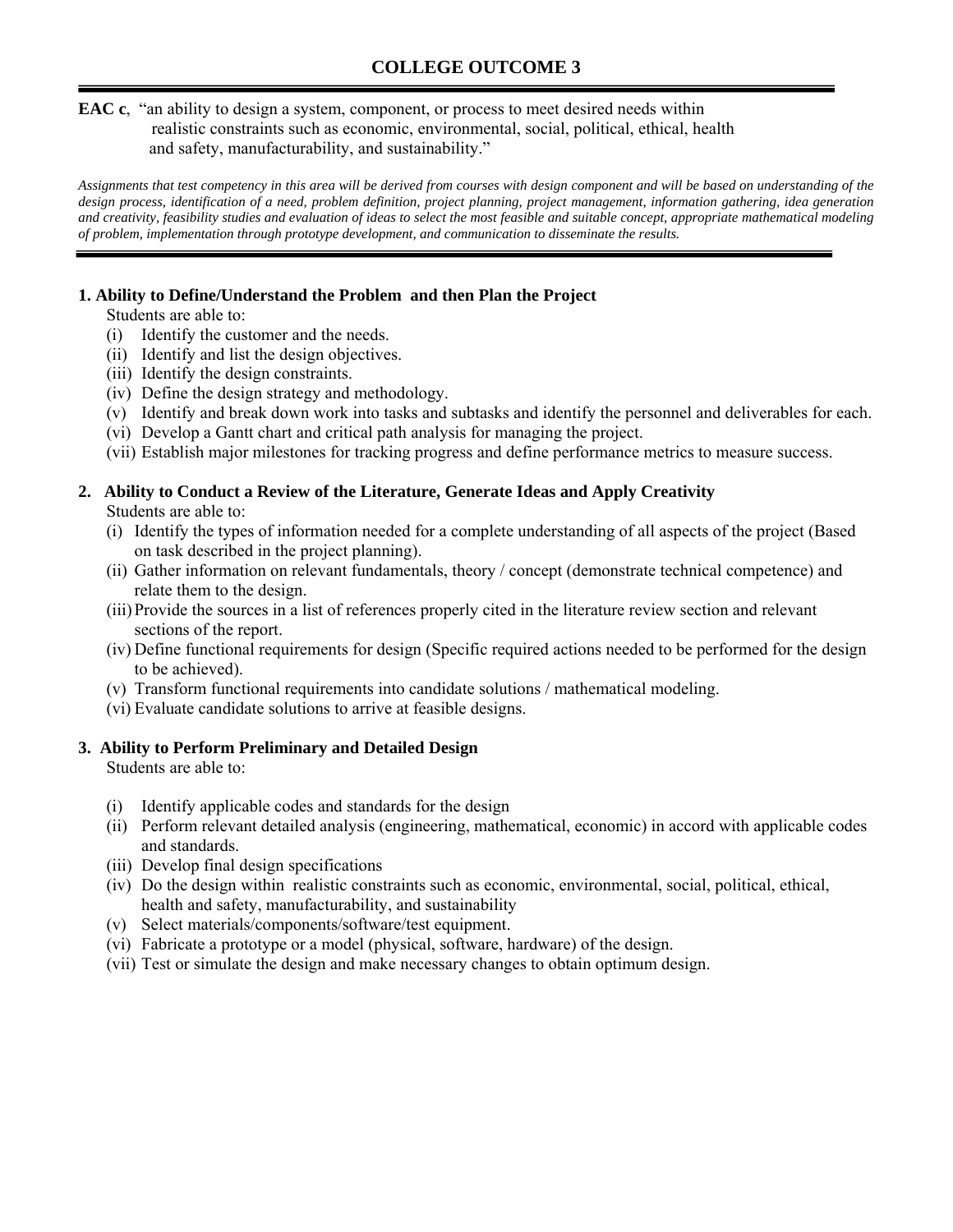#### **COLLEGE OUTCOME 3**

#### **b. An ability to design a system, component, or process to meet desired needs within realistic constraints such as economic, environmental, social, political, ethical, health and safety, manufacturability, and sustainability.**

*Assignments that test competency in this area will be derived from courses with design component and will be based on understanding of the design process, identification of a need, problem definition, project planning, project management, information gathering, idea generation and creativity, feasibility studies and evaluation of ideas to select the most feasible and suitable concept, appropriate mathematical modeling of problem, implementation through prototype development, and communication to disseminate the results.*

Course: \_\_\_\_\_\_\_\_\_\_\_\_\_\_\_\_\_\_\_\_\_\_ Semester \_\_\_\_\_\_\_\_\_\_\_\_\_\_\_\_\_\_\_\_\_\_\_Instructor\_\_\_\_\_\_\_\_\_\_\_

| <b>Description of Performance Criteria Being</b>                                                                                                                                                                                                                                                                                                                                                                                                                                                                                                                                                                                                                                                                                                                                                                                                                                                                   |                                                                     |                                                                  |                                                                                  |                                                                                     |                                                   |
|--------------------------------------------------------------------------------------------------------------------------------------------------------------------------------------------------------------------------------------------------------------------------------------------------------------------------------------------------------------------------------------------------------------------------------------------------------------------------------------------------------------------------------------------------------------------------------------------------------------------------------------------------------------------------------------------------------------------------------------------------------------------------------------------------------------------------------------------------------------------------------------------------------------------|---------------------------------------------------------------------|------------------------------------------------------------------|----------------------------------------------------------------------------------|-------------------------------------------------------------------------------------|---------------------------------------------------|
| <b>Assessed</b>                                                                                                                                                                                                                                                                                                                                                                                                                                                                                                                                                                                                                                                                                                                                                                                                                                                                                                    |                                                                     |                                                                  |                                                                                  |                                                                                     |                                                   |
| 1. Ability to Define/Understand the Problem and then<br><b>Plan the Project</b><br>Students are able to:<br>Identify the customer and the needs.<br>(i)<br>(ii) Identify and list the design objectives.<br>(iii) Identify the design constraints.<br>(iv) Define the design strategy and methodology.<br>Identify and break down work into tasks and<br>(v)<br>subtasks and identify the personnel and<br>deliverables for each.<br>(vi) Develop a Gantt chart and critical path analysis for<br>managing the project.<br>(vii) Establish major milestones for tracking progress<br>and define performance metrics to measure<br>success.                                                                                                                                                                                                                                                                         | Excellent<br>$(90-100)$ :<br>Performance<br>Exceeds<br>Expectations | Very Good<br>$(80-89)$ :<br>Performance<br>meets<br>Expectations | Average<br>$(70-79)$ :<br>Performance<br><b>Meets</b><br>Minimum<br>Expectations | <b>Below Average</b><br>$(55-69)$ :<br>Performance<br>does not Meet<br>Expectations | Poor $(0-54)$ :<br>Unacceptable<br>Performance    |
| 2. Ability to Conduct a Review of the Literature,<br><b>Generate Ideas and Apply Creativity</b><br>Students are able to:<br>Identify the types of information needed for a<br>(i)<br>complete understanding of all aspects of the project<br>(Based on task described in the project planning).<br>Gather information on relevant fundamentals,<br>(ii)<br>theory / concept (demonstrate technical<br>competence) and relate them to the design.<br>(iii) Provide the sources in a list of references properly<br>cited in the literature review section and relevant<br>sections of the report.<br>(iv) Define functional requirements for design (Specific<br>required actions needed to be performed for the<br>design to be achieved).<br>Transform functional requirements into candidate<br>(v)<br>solutions / mathematical modeling.<br>(V1) Evaluate candidate solutions to arrive at feasible<br>designs. | Excellent<br>$(90-100)$ :<br>Performance<br>Exceeds<br>Expectations | Very Good<br>$(80-89)$ :<br>Performance<br>meets<br>Expectations | Average<br>$(70-79)$ :<br>Performance<br>Meets<br>Minimum<br>Expectations        | <b>Below Average</b><br>$(55-69)$ :<br>Performance<br>does not Meet<br>Expectations | Poor<br>$(0-54)$ :<br>Unacceptable<br>Performance |
| 3. Ability to Perform Preliminary and Detailed Design<br>Students are able to:<br>Identify applicable codes and standards for the<br>(i)<br>design<br>Perform relevant detailed analysis (engineering,<br>(ii)<br>mathematical, economic) in accord with applicable<br>codes and standards.<br>(iii) Develop final design specifications<br>(iv) Do the design within realistic constraints such as<br>economic, environmental, social, political, ethical,<br>health and safety, manufacturability, and<br>sustainability<br>Select materials/components/software/test<br>(v)<br>equipment.<br>(vi) Fabricate a prototype or a model (physical,<br>software, hardware) of the design.<br>(vii) Test or simulate the design and make necessary<br>changes to obtain optimum design.                                                                                                                                | Excellent<br>$(90-100)$ :<br>Performance<br>Exceeds<br>Expectations | Very Good<br>$(80-89)$ :<br>Performance<br>meets<br>Expectations | Average<br>$(70-79)$ :<br>Performance<br><b>Meets</b><br>Minimum<br>Expectations | <b>Below Average</b><br>$(55-69)$ :<br>Performance<br>does not Meet<br>Expectations | Poor<br>$(0-54)$ :<br>Unacceptable<br>Performance |
| <b>TOTAL</b>                                                                                                                                                                                                                                                                                                                                                                                                                                                                                                                                                                                                                                                                                                                                                                                                                                                                                                       |                                                                     |                                                                  |                                                                                  |                                                                                     |                                                   |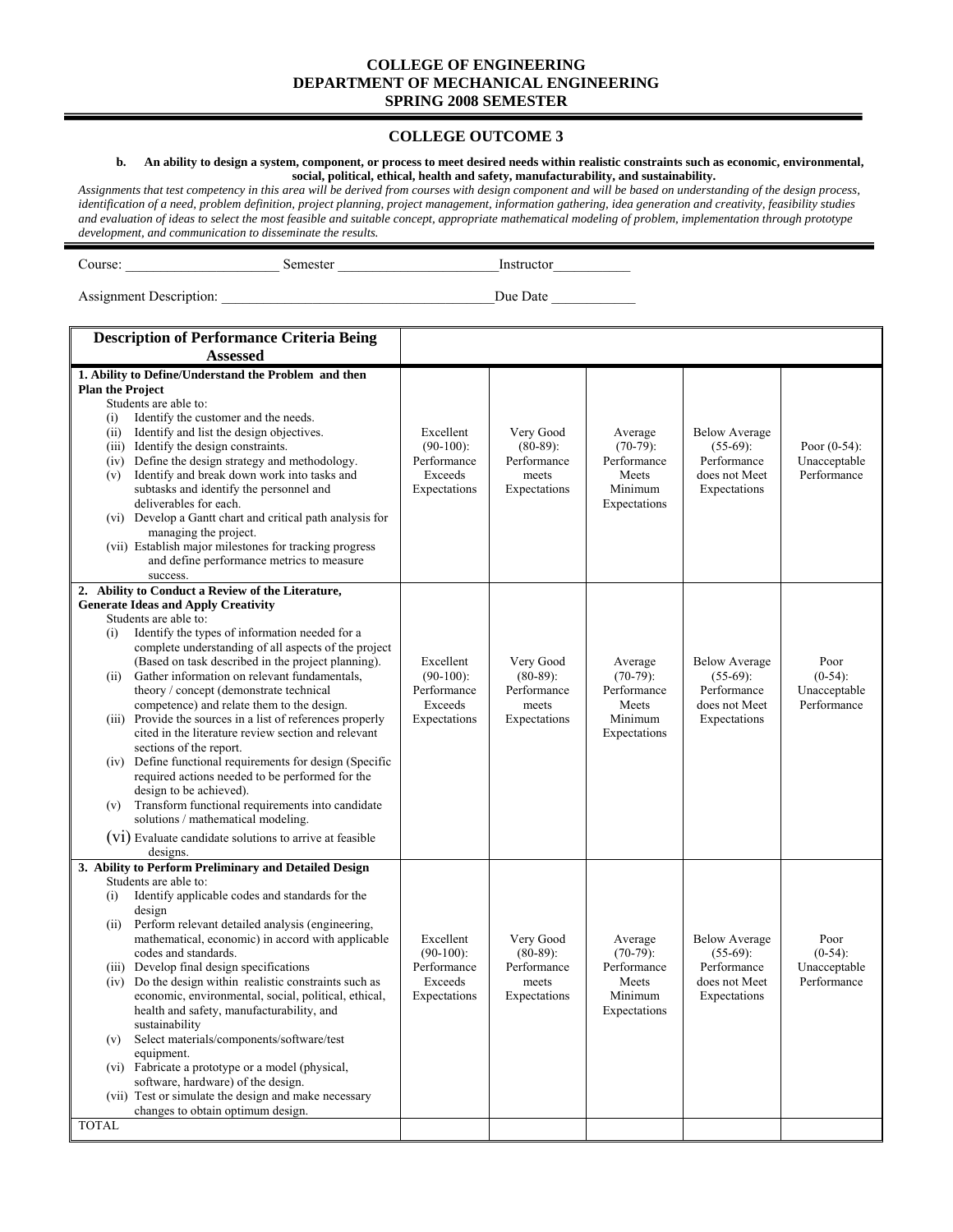# **EAC d**, "an ability to function on multi-disciplinary teams."

*Assignments that test competency in this area will include problems that test a students ability to (1) accommodate the needs of others, (3) apply principles of constructive conflict management to interactions with others, (4) share responsibilities, (4) commit to team goals, (5) support members, (6) communicate with team members.* 

#### Students are able to

#### **1. Manage themselves as a team by following good team management practices and resolve conflicts**

- (i) Plan group meetings and time management, assign team roles (leader, recorder, etc) assign and keep good record of team meetings and activities.
- (ii) Distribute project tasks evenly to team members, and evaluate performance of team members on a regular basis.
- (iii) Resolve conflicts professionally within the group (*Example will be an assignment to identify potential problems and indicate how they will resolve them*).

### **2. Track and meet project schedule**

- (i) Track progress of team members to ensure project is on schedule (through submission of progress reports).
- (ii) Share ideas, complete assigned task on time, help others, and be professional to each other (through peer evaluation of team members on these characteristics).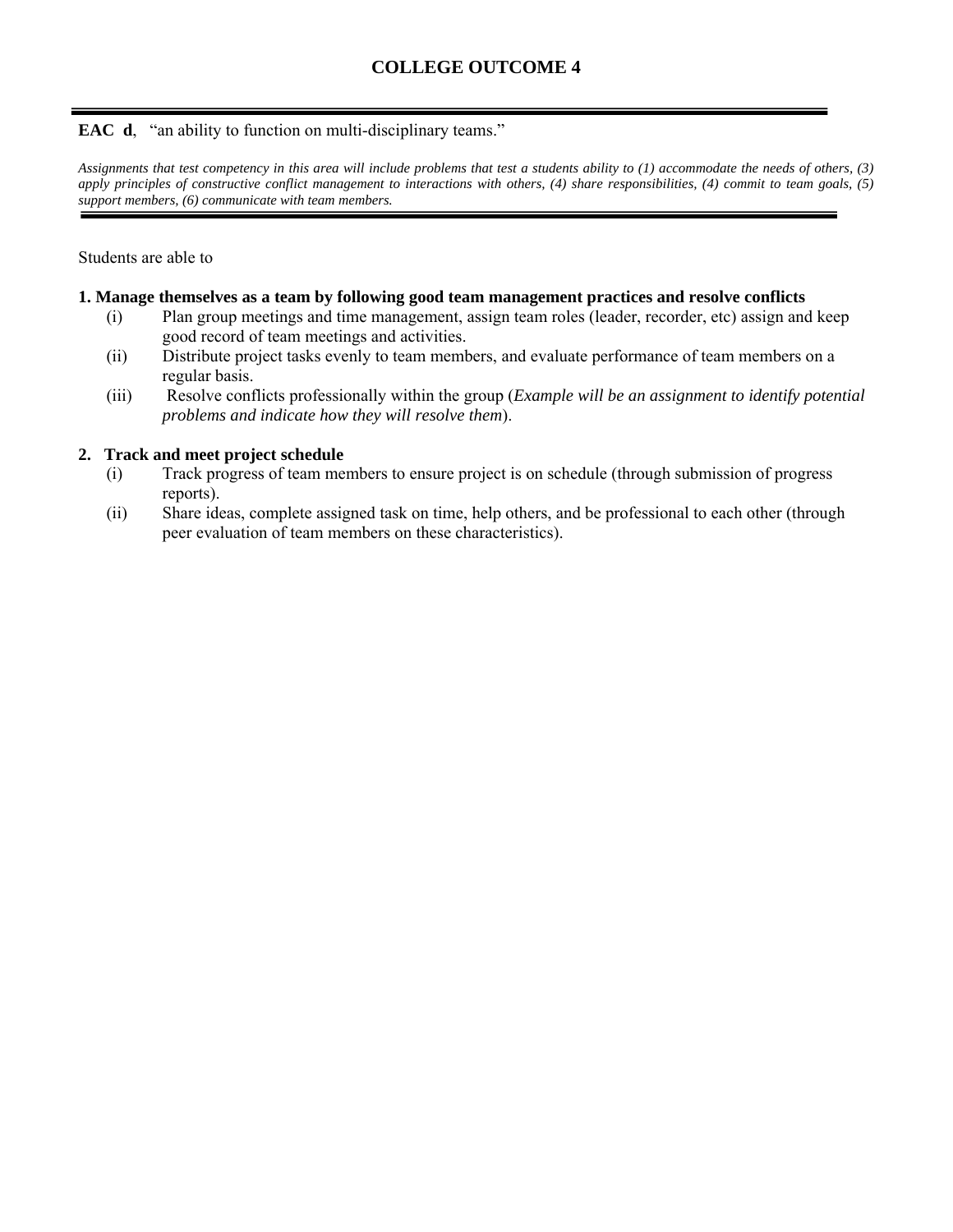## **COLLEGE OUTCOME 4**

#### **b. An Ability to function on multi-disciplinary teams.**

*Assignments that test competency in this area will include problems that test a students ability to (1) accommodate the needs of others, (3) apply principles of constructive conflict management to interactions with others, (4) share responsibilities, (4) commit to team goals, (5) support members, (6) communicate with team members.*

| Course: | Semester | Instructor |  |
|---------|----------|------------|--|
|         |          |            |  |

Assignment Description: \_\_\_\_\_\_\_\_\_\_\_\_\_\_\_\_\_\_\_\_\_\_\_\_\_\_\_\_\_\_\_\_\_\_\_\_\_\_\_Due Date \_\_\_\_\_\_\_\_\_\_\_\_

**Description of Performance Criteria Being Assessed 1. Manage themselves as a team by following good team management practices and resolve conflicts**  (i) Plan group meetings and time management, assign team roles (leader, recorder, etc) assign and keep good record of team meetings and activities. (ii) Distribute project tasks evenly to team members, and evaluate performance of team members on a regular basis. (iii) Resolve conflicts professionally within the group (*Example will be an assignment to identify potential problems and indicate how they will resolve them*). Excellent  $(90-100)$ : Performance Exceeds Expectations Very Good (80-89): Performance meets Expectations Average (70-79): Performance Meets Minimum Expectations Below Average (55-69): Performance does not Meet Expectations Poor(0-54): Unacceptable **Performance 2. Track and meet project schedule**  (i) Track progress of team members to ensure project is on schedule (Through submission of progress reports). (ii) Share ideas, complete assigned task on time, help others, and be professional to each other (through peer evaluation of team members on these characteristics). Excellent  $(90-100)$ : Performance Exceeds Expectations Very Good (80-89): Performance meets Expectations Average  $(70-79)$ : Performance Meets Minimum Expectations Below Average  $(55-69)$ : Performance does not Meet Expectations Poor  $(0-54)$ : Unacceptable Performance TOTAL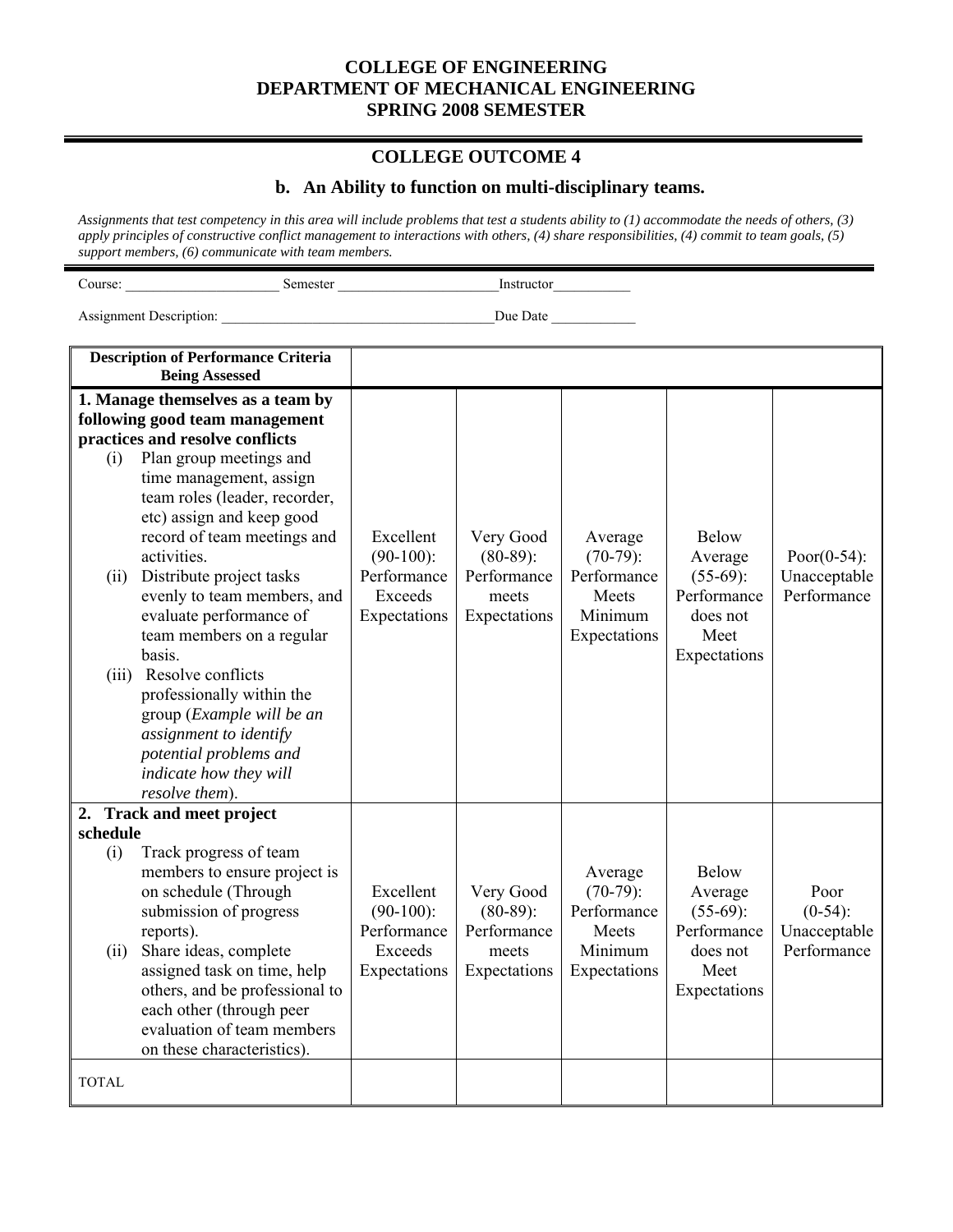# **COLLEGE OUTCOME 5**

EAC e, "an ability to identify, formulate, and solve engineering problems."

*Assignments that test competency in this area will include problems that test a students ability to (1) apply systematic problem solving methodology that includes identifying all known variables, unknown variables, construction of reasonable schematic for realistic visual representation of the problem, listing appropriate assumptions, determining appropriate property values, and using appropriate conservation principles, laws, and mathematic to solve the problem, and evaluating the reasonableness of the computed results.*

#### **Students are able to**

#### **1. Identify engineering/technical/computing problems**

Given a problem, the student is able to:

- (i) Understand the given problem and identify the subject area and concept involved.
- (ii) Convert the problem into a well labeled sketch (such as free body diagram, flow chart, functional block diagram, schematic diagram).
- (iii) Identify the system of units applicable to the problem.

#### **2. Formulate/analyze engineering/technical/computing problems**

Given a problem, the student is able to:

- (i) Define the known and the unknown variables in the problem.
- (ii) State relevant laws and equations needed for the problem.
- (iii)List and apply assumptions to the relevant laws and equations to obtain the specific equations appropriate to the problem.

#### **3. Solve engineering/technical/computing problems**

Given a problem, the student is able to:

- (i) Implement strategy to solve the problem.
- (ii) Solve the problem (showing consistent units throughout).
- (iii)Evaluate and interpret the result.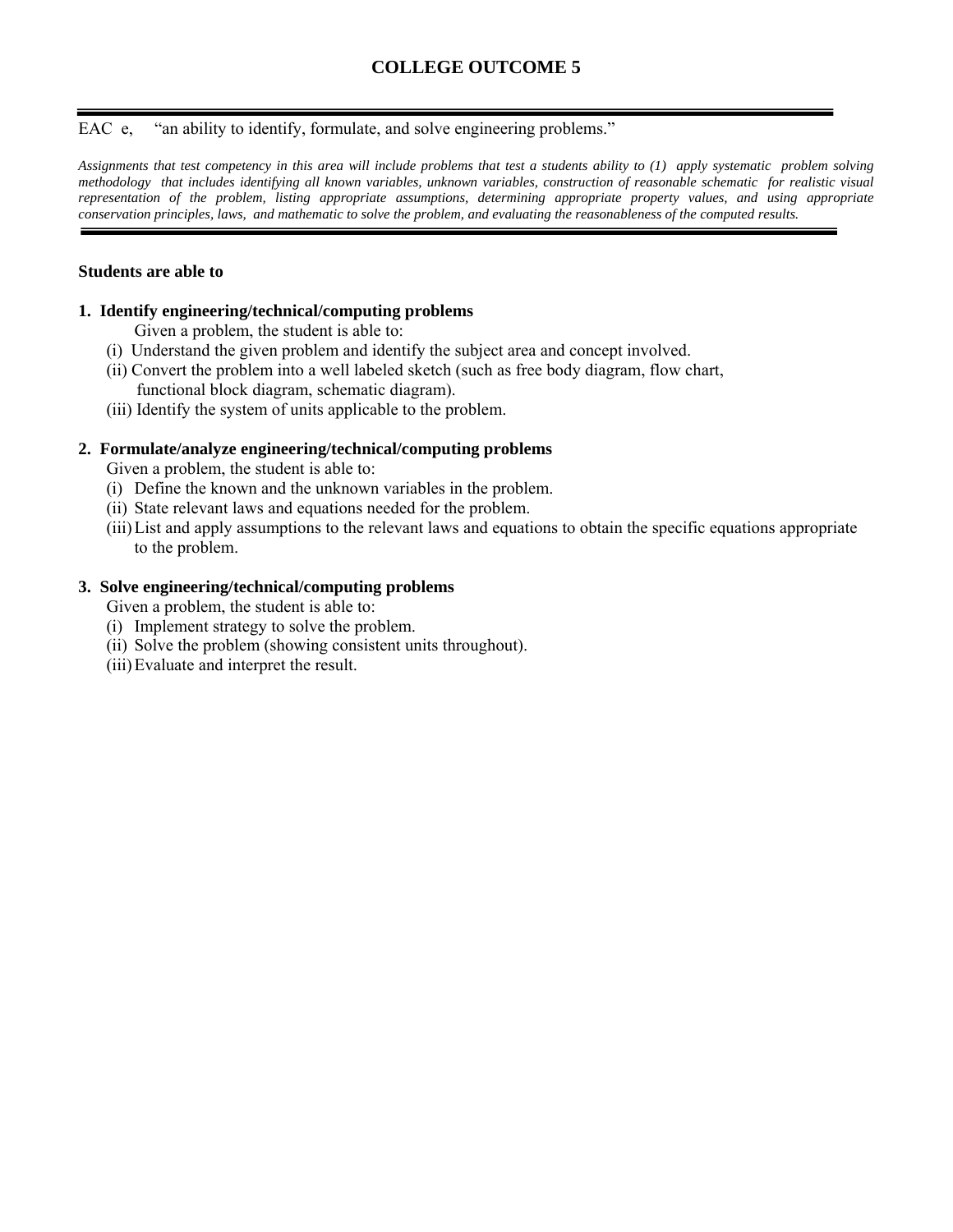#### **COLLEGE OUTCOME 5**

#### **c. An ability to identify, formulate, and solve engineering problems.**

*Assignments that test competency in this area will include problems that test a students ability to (1) apply systematic problem solving methodology that includes identifying all known variables, unknown variables, construction of reasonable schematic for realistic visual representation of the problem, listing appropriate assumptions, determining appropriate property values, and using appropriate conservation principles, laws, and mathematic to solve the problem, and evaluating the reasonableness of the computed results.*

Course: \_\_\_\_\_\_\_\_\_\_\_\_\_\_\_\_\_\_\_\_\_\_ Semester \_\_\_\_\_\_\_\_\_\_\_\_\_\_\_\_\_\_\_\_\_\_\_Instructor\_\_\_\_\_\_\_\_\_\_\_

| <b>Assessed</b><br>1. Identify<br>engineering/technical/computing<br>problems<br>Given a problem, the student is able to<br>Understand the given problem<br>Average<br><b>Below</b><br>(i)<br>Excellent<br>$(70-79)$ :<br>Very Good<br>Poor<br>Average<br>and identify the subject area and<br>$(90-100)$ :<br>$(80-89)$ :<br>Performance<br>$(55-69)$ :<br>$(0-54)$ :<br>concept involved<br>Performance<br>Performance<br>Performance<br>Meets<br>Unacceptable<br>Convert the problem into a well<br>(ii)<br>Exceeds<br>Minimum<br>does not Meet<br>Performance<br>meets<br>labeled sketch (such as free body<br>Expectations<br>Expectations<br>Expectations<br>Expectations<br>diagram, flow chart, functional<br>block diagram, schematic<br>diagram)<br>Identify the system of units<br>(iii)<br>applicable to the problem<br>2. Formulate/analyze<br>engineering/technical/computing<br>problems<br>Given a problem, the student is able to<br>Excellent<br>Very Good<br>Average (70-<br><b>Below</b><br>Define the known and the<br>$(90-100)$ :<br>$(80-89)$ :<br>$79$ :<br>Average<br>Poor<br>(i)<br>Performance<br>Performance<br>Performance<br>$(55-69)$ :<br>$(0-54)$ :<br>unknown variables in the problem<br>Performance<br>Exceeds<br>Unacceptable<br>meets<br>Meets<br>State relevant laws and equations<br>(ii)<br>Minimum<br>Performance<br>Expectations<br>Expectations<br>does not Meet<br>needed for the problem<br>Expectations<br>Expectations<br>List and apply assumptions to the<br>(iii)<br>relevant laws and equations to<br>obtain the specific equations |
|------------------------------------------------------------------------------------------------------------------------------------------------------------------------------------------------------------------------------------------------------------------------------------------------------------------------------------------------------------------------------------------------------------------------------------------------------------------------------------------------------------------------------------------------------------------------------------------------------------------------------------------------------------------------------------------------------------------------------------------------------------------------------------------------------------------------------------------------------------------------------------------------------------------------------------------------------------------------------------------------------------------------------------------------------------------------------------------------------------------------------------------------------------------------------------------------------------------------------------------------------------------------------------------------------------------------------------------------------------------------------------------------------------------------------------------------------------------------------------------------------------------------------------------------------------------------------------------|
|                                                                                                                                                                                                                                                                                                                                                                                                                                                                                                                                                                                                                                                                                                                                                                                                                                                                                                                                                                                                                                                                                                                                                                                                                                                                                                                                                                                                                                                                                                                                                                                          |
|                                                                                                                                                                                                                                                                                                                                                                                                                                                                                                                                                                                                                                                                                                                                                                                                                                                                                                                                                                                                                                                                                                                                                                                                                                                                                                                                                                                                                                                                                                                                                                                          |
|                                                                                                                                                                                                                                                                                                                                                                                                                                                                                                                                                                                                                                                                                                                                                                                                                                                                                                                                                                                                                                                                                                                                                                                                                                                                                                                                                                                                                                                                                                                                                                                          |
|                                                                                                                                                                                                                                                                                                                                                                                                                                                                                                                                                                                                                                                                                                                                                                                                                                                                                                                                                                                                                                                                                                                                                                                                                                                                                                                                                                                                                                                                                                                                                                                          |
|                                                                                                                                                                                                                                                                                                                                                                                                                                                                                                                                                                                                                                                                                                                                                                                                                                                                                                                                                                                                                                                                                                                                                                                                                                                                                                                                                                                                                                                                                                                                                                                          |
|                                                                                                                                                                                                                                                                                                                                                                                                                                                                                                                                                                                                                                                                                                                                                                                                                                                                                                                                                                                                                                                                                                                                                                                                                                                                                                                                                                                                                                                                                                                                                                                          |
|                                                                                                                                                                                                                                                                                                                                                                                                                                                                                                                                                                                                                                                                                                                                                                                                                                                                                                                                                                                                                                                                                                                                                                                                                                                                                                                                                                                                                                                                                                                                                                                          |
|                                                                                                                                                                                                                                                                                                                                                                                                                                                                                                                                                                                                                                                                                                                                                                                                                                                                                                                                                                                                                                                                                                                                                                                                                                                                                                                                                                                                                                                                                                                                                                                          |
|                                                                                                                                                                                                                                                                                                                                                                                                                                                                                                                                                                                                                                                                                                                                                                                                                                                                                                                                                                                                                                                                                                                                                                                                                                                                                                                                                                                                                                                                                                                                                                                          |
|                                                                                                                                                                                                                                                                                                                                                                                                                                                                                                                                                                                                                                                                                                                                                                                                                                                                                                                                                                                                                                                                                                                                                                                                                                                                                                                                                                                                                                                                                                                                                                                          |
|                                                                                                                                                                                                                                                                                                                                                                                                                                                                                                                                                                                                                                                                                                                                                                                                                                                                                                                                                                                                                                                                                                                                                                                                                                                                                                                                                                                                                                                                                                                                                                                          |
|                                                                                                                                                                                                                                                                                                                                                                                                                                                                                                                                                                                                                                                                                                                                                                                                                                                                                                                                                                                                                                                                                                                                                                                                                                                                                                                                                                                                                                                                                                                                                                                          |
|                                                                                                                                                                                                                                                                                                                                                                                                                                                                                                                                                                                                                                                                                                                                                                                                                                                                                                                                                                                                                                                                                                                                                                                                                                                                                                                                                                                                                                                                                                                                                                                          |
|                                                                                                                                                                                                                                                                                                                                                                                                                                                                                                                                                                                                                                                                                                                                                                                                                                                                                                                                                                                                                                                                                                                                                                                                                                                                                                                                                                                                                                                                                                                                                                                          |
|                                                                                                                                                                                                                                                                                                                                                                                                                                                                                                                                                                                                                                                                                                                                                                                                                                                                                                                                                                                                                                                                                                                                                                                                                                                                                                                                                                                                                                                                                                                                                                                          |
|                                                                                                                                                                                                                                                                                                                                                                                                                                                                                                                                                                                                                                                                                                                                                                                                                                                                                                                                                                                                                                                                                                                                                                                                                                                                                                                                                                                                                                                                                                                                                                                          |
|                                                                                                                                                                                                                                                                                                                                                                                                                                                                                                                                                                                                                                                                                                                                                                                                                                                                                                                                                                                                                                                                                                                                                                                                                                                                                                                                                                                                                                                                                                                                                                                          |
|                                                                                                                                                                                                                                                                                                                                                                                                                                                                                                                                                                                                                                                                                                                                                                                                                                                                                                                                                                                                                                                                                                                                                                                                                                                                                                                                                                                                                                                                                                                                                                                          |
|                                                                                                                                                                                                                                                                                                                                                                                                                                                                                                                                                                                                                                                                                                                                                                                                                                                                                                                                                                                                                                                                                                                                                                                                                                                                                                                                                                                                                                                                                                                                                                                          |
|                                                                                                                                                                                                                                                                                                                                                                                                                                                                                                                                                                                                                                                                                                                                                                                                                                                                                                                                                                                                                                                                                                                                                                                                                                                                                                                                                                                                                                                                                                                                                                                          |
|                                                                                                                                                                                                                                                                                                                                                                                                                                                                                                                                                                                                                                                                                                                                                                                                                                                                                                                                                                                                                                                                                                                                                                                                                                                                                                                                                                                                                                                                                                                                                                                          |
|                                                                                                                                                                                                                                                                                                                                                                                                                                                                                                                                                                                                                                                                                                                                                                                                                                                                                                                                                                                                                                                                                                                                                                                                                                                                                                                                                                                                                                                                                                                                                                                          |
|                                                                                                                                                                                                                                                                                                                                                                                                                                                                                                                                                                                                                                                                                                                                                                                                                                                                                                                                                                                                                                                                                                                                                                                                                                                                                                                                                                                                                                                                                                                                                                                          |
|                                                                                                                                                                                                                                                                                                                                                                                                                                                                                                                                                                                                                                                                                                                                                                                                                                                                                                                                                                                                                                                                                                                                                                                                                                                                                                                                                                                                                                                                                                                                                                                          |
| appropriate to the problem.                                                                                                                                                                                                                                                                                                                                                                                                                                                                                                                                                                                                                                                                                                                                                                                                                                                                                                                                                                                                                                                                                                                                                                                                                                                                                                                                                                                                                                                                                                                                                              |
| 3. Solve engineering/technical/computing                                                                                                                                                                                                                                                                                                                                                                                                                                                                                                                                                                                                                                                                                                                                                                                                                                                                                                                                                                                                                                                                                                                                                                                                                                                                                                                                                                                                                                                                                                                                                 |
| problems<br>Excellent<br>Below<br>Very Good<br>Average<br>Poor<br>Given a problem, the student is able to                                                                                                                                                                                                                                                                                                                                                                                                                                                                                                                                                                                                                                                                                                                                                                                                                                                                                                                                                                                                                                                                                                                                                                                                                                                                                                                                                                                                                                                                                |
| $(90-100)$ :<br>$(80-89)$ :<br>$(70-79)$ :<br>$(0-54)$ :<br>Average<br>Implement strategy to solve the<br>(i)                                                                                                                                                                                                                                                                                                                                                                                                                                                                                                                                                                                                                                                                                                                                                                                                                                                                                                                                                                                                                                                                                                                                                                                                                                                                                                                                                                                                                                                                            |
| Performance<br>Performance<br>Performance<br>$(55-69)$ :<br>Unacceptable<br>Performance<br>Performance<br>problem<br>Exceeds<br>Meets<br>meets                                                                                                                                                                                                                                                                                                                                                                                                                                                                                                                                                                                                                                                                                                                                                                                                                                                                                                                                                                                                                                                                                                                                                                                                                                                                                                                                                                                                                                           |
| does not Meet<br>Expectations<br>Expectations<br>Minimum<br>Solve the problem (showing<br>(ii)                                                                                                                                                                                                                                                                                                                                                                                                                                                                                                                                                                                                                                                                                                                                                                                                                                                                                                                                                                                                                                                                                                                                                                                                                                                                                                                                                                                                                                                                                           |
| Expectations<br>Expectations<br>consistent units throughout)                                                                                                                                                                                                                                                                                                                                                                                                                                                                                                                                                                                                                                                                                                                                                                                                                                                                                                                                                                                                                                                                                                                                                                                                                                                                                                                                                                                                                                                                                                                             |
| Evaluate and interpret the result<br>(iii)                                                                                                                                                                                                                                                                                                                                                                                                                                                                                                                                                                                                                                                                                                                                                                                                                                                                                                                                                                                                                                                                                                                                                                                                                                                                                                                                                                                                                                                                                                                                               |
|                                                                                                                                                                                                                                                                                                                                                                                                                                                                                                                                                                                                                                                                                                                                                                                                                                                                                                                                                                                                                                                                                                                                                                                                                                                                                                                                                                                                                                                                                                                                                                                          |
| <b>TOTAL</b>                                                                                                                                                                                                                                                                                                                                                                                                                                                                                                                                                                                                                                                                                                                                                                                                                                                                                                                                                                                                                                                                                                                                                                                                                                                                                                                                                                                                                                                                                                                                                                             |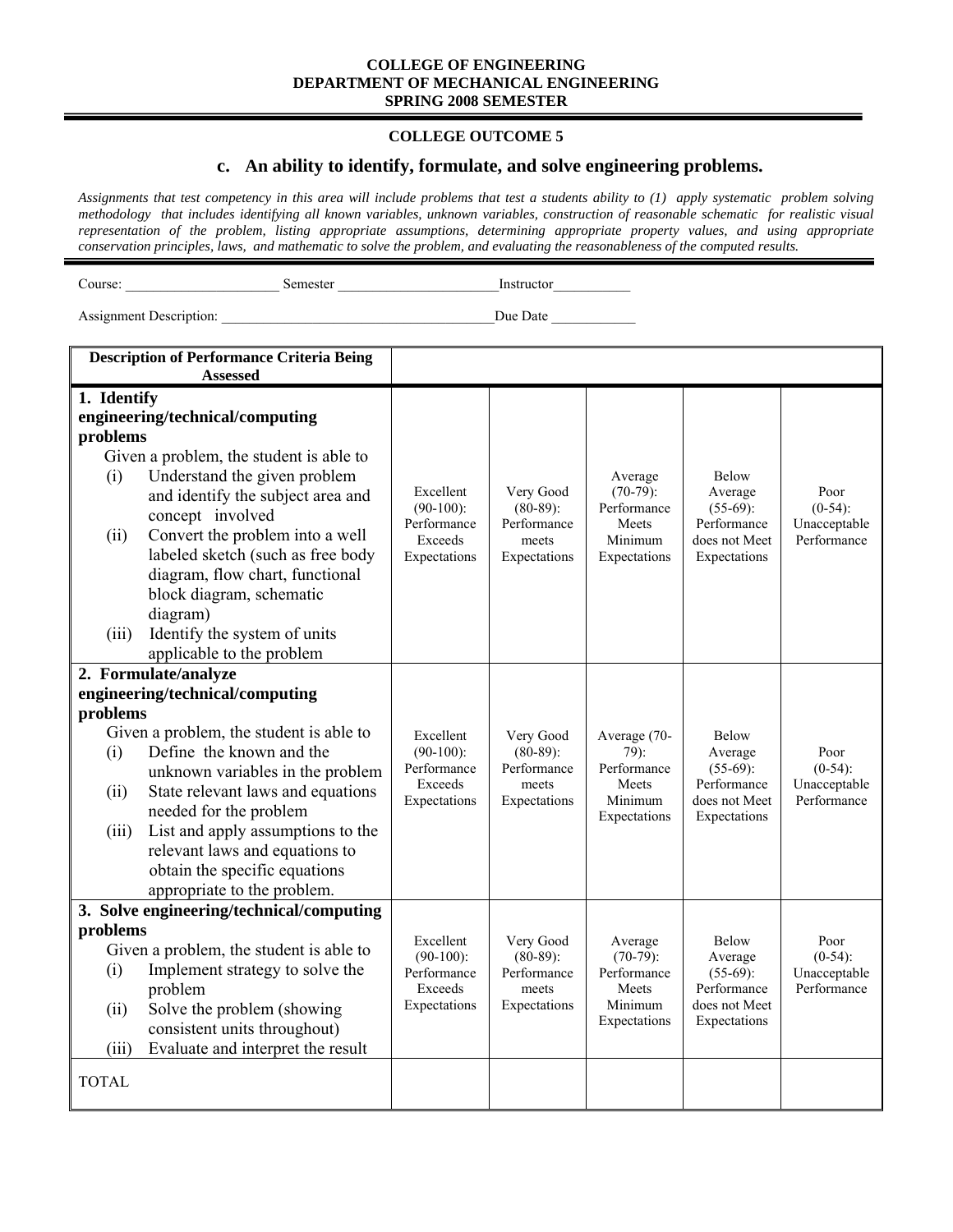# **EAC f**, "an understanding of professional and ethical responsibility."

*Assignments that test competency in this area will include problems that test a students knowledge in the Professional Code of Ethics, ability to apply relevant aspects of the professional code of ethics when considering alternative decisions or solutions, ability to ethically evaluate the short and long term impact of engineering solutions on community and environment.* 

# **1. Students understand and demonstrate ethical responsibilities**

- (i) Students are able to demonstrate the knowledge of professional code of ethics (*Review code of ethics from your specific professional society and from your State board of professional Engineers. Students may be tested on these*).
- (ii) Students are able to evaluate case studies and make ethical decisions (*Instructor may present a case study and request students to identify and provide professional and ethical considerations for addressing the problem posed in the case study*).
- (iii) Students acknowledge the work of others they use through proper permission and citation.
- (iv) Students apply ethics in the academic environment and desist from cheating, plagiarism, and report such unethical practices to proper authorities.

### **2. Students understand and demonstrate professional responsibilities**

- (i) Apply professional standards (use of handbooks, codes, standards) in obtaining, reporting, analyzing data or in design.
- (ii) Attend classes on regular basis and informs professor when excused absence situation occurs (use attendance policy and the professionalism of students in informing and getting excuse for being absent).
- (iii) Students demonstrate high academic standards, personal responsibilities (continually looks for own mistakes and opportunities/methods for improvement), and exercises good judgment and discretion (make decisions based upon a defined body of acquired knowledge).

### 3**. Students understand and demonstrate social responsibilities (for computer science and technology only)**

- (i) Students consider and evaluate short and long term impact of a solution on society and environment in arriving at a final solution ( Students may be required to evaluate the impact of their solutions on the local, national, or global society).
- (ii) Students are cognizant of the importance of proper engineering knowledge in ensuring the public safety in all engineering designs and decisions they make (the need to use standards, and to design and build as safe as possible).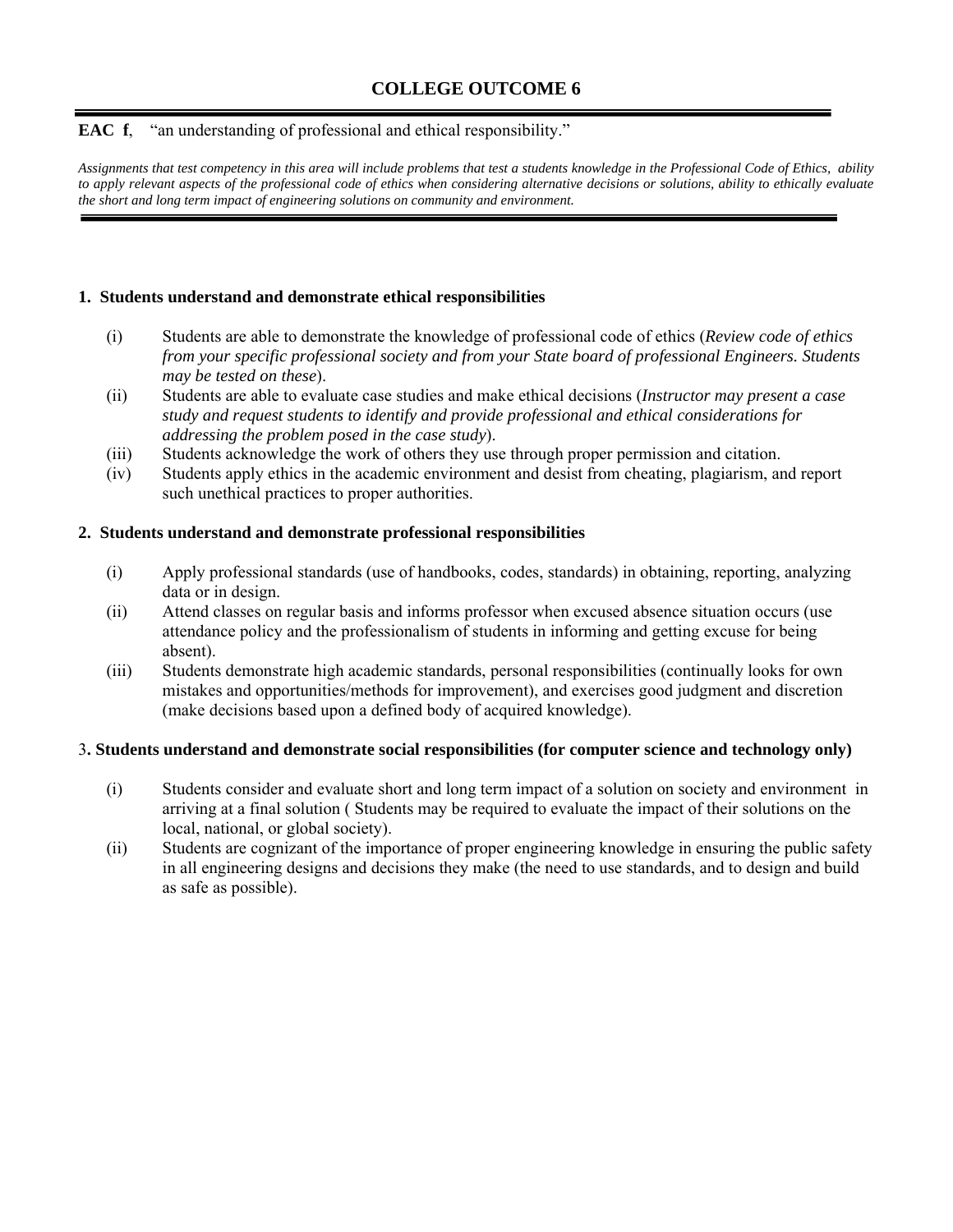#### **COLLEGE OUTCOME 6**

#### **c. An ability to design a system, component, or process to meet desired needs within realistic constraints such as economic, environmental, social, political, ethical, health and safety, manufacturability, and sustainability.**

*Assignments that test competency in this area will include problems that test a students ability to (1) solve algebraic, integral, and differential equations (that are encountered in the subject area) analytically or numerically, and (2) apply appropriate conservation principles to solve problems in the subject area.* 

Assignment Description: \_\_\_\_\_\_\_\_\_\_\_\_\_\_\_\_\_\_\_\_\_\_\_\_\_\_\_\_\_\_\_\_\_\_\_\_\_\_\_Due Date \_\_\_\_\_\_\_\_\_\_\_\_

Course: \_\_\_\_\_\_\_\_\_\_\_\_\_\_\_\_\_\_\_\_\_\_ Semester \_\_\_\_\_\_\_\_\_\_\_\_\_\_\_\_\_\_\_\_\_\_\_Instructor\_\_\_\_\_\_\_\_\_\_\_

| <b>Description of Performance Criteria Being</b>                                                                                                                                                                                                                                                                                                                                                                                                                                                                                                                                                                                                                                                                                 |                                                                     |                                                                  |                                                                           |                                                                                     |                                                   |
|----------------------------------------------------------------------------------------------------------------------------------------------------------------------------------------------------------------------------------------------------------------------------------------------------------------------------------------------------------------------------------------------------------------------------------------------------------------------------------------------------------------------------------------------------------------------------------------------------------------------------------------------------------------------------------------------------------------------------------|---------------------------------------------------------------------|------------------------------------------------------------------|---------------------------------------------------------------------------|-------------------------------------------------------------------------------------|---------------------------------------------------|
| <b>Assessed</b>                                                                                                                                                                                                                                                                                                                                                                                                                                                                                                                                                                                                                                                                                                                  |                                                                     |                                                                  |                                                                           |                                                                                     |                                                   |
| 1. Ability to Define/Understand the Problem and then<br><b>Plan the Project</b><br>Students are able to:<br>Identify the customer and the needs.<br>(i)<br>Identify and list the design objectives.<br>(ii)<br>(iii) Identify the design constraints.<br>Define the design strategy and methodology.<br>(iv)<br>Identify and break down work into tasks and<br>(v)<br>subtasks and identify the personnel and<br>deliverables for each.<br>(vi) Develop a Gantt chart and critical path analysis<br>for managing the project.<br>(vii) Establish major milestones for tracking progress<br>and define performance metrics to measure<br>success.                                                                                 | Excellent<br>$(90-100)$ :<br>Performance<br>Exceeds<br>Expectations | Very Good<br>$(80-89)$ :<br>Performance<br>meets<br>Expectations | Average<br>$(70-79)$ :<br>Performance<br>Meets<br>Minimum<br>Expectations | <b>Below Average</b><br>$(55-69)$ :<br>Performance<br>does not Meet<br>Expectations | Poor<br>$(0-54)$ :<br>Unacceptable<br>Performance |
| 2. Ability to Conduct a Review of the Literature,                                                                                                                                                                                                                                                                                                                                                                                                                                                                                                                                                                                                                                                                                |                                                                     |                                                                  |                                                                           |                                                                                     |                                                   |
| <b>Generate Ideas and Apply Creativity</b><br>Students are able to:<br>Identify the types of information needed for a<br>(i)<br>complete understanding of all aspects of the<br>project (Based on task described in the project<br>planning).<br>Gather information on relevant fundamentals,<br>(ii)<br>theory / concept (demonstrate technical<br>competence) and relate them to the design.<br>(iii) Provide the sources in a list of references<br>properly cited in the literature review section and<br>relevant sections of the report.<br>(iv) Define functional requirements for design<br>(Specific required actions needed to be performed<br>for the design to be achieved).                                         | Excellent<br>$(90-100)$ :<br>Performance<br>Exceeds<br>Expectations | Very Good<br>$(80-89)$ :<br>Performance<br>meets<br>Expectations | Average<br>$(70-79)$ :<br>Performance<br>Meets<br>Minimum<br>Expectations | <b>Below Average</b><br>$(55-69)$ :<br>Performance<br>does not Meet<br>Expectations | Poor<br>$(0-54)$ :<br>Unacceptable<br>Performance |
| Transform functional requirements into candidate<br>(v)<br>solutions / mathematical modeling.<br>(V1) Evaluate candidate solutions to arrive at feasible<br>designs.                                                                                                                                                                                                                                                                                                                                                                                                                                                                                                                                                             |                                                                     |                                                                  |                                                                           |                                                                                     |                                                   |
| 3. Ability to Perform Preliminary and Detailed Design                                                                                                                                                                                                                                                                                                                                                                                                                                                                                                                                                                                                                                                                            |                                                                     |                                                                  |                                                                           |                                                                                     |                                                   |
| Students are able to:<br>Identify applicable codes and standards for the<br>(i)<br>design<br>Perform relevant detailed analysis (engineering,<br>(ii)<br>mathematical, economic) in accord with<br>applicable codes and standards.<br>Develop final design specifications<br>(iii)<br>Do the design within realistic constraints such as<br>(iv)<br>economic, environmental, social, political,<br>ethical, health and safety, manufacturability, and<br>sustainability<br>Select materials/components/software/test<br>(v)<br>equipment.<br>(vi) Fabricate a prototype or a model (physical,<br>software, hardware) of the design.<br>(vii) Test or simulate the design and make necessary<br>changes to obtain optimum design. | Excellent<br>$(90-100)$ :<br>Performance<br>Exceeds<br>Expectations | Very Good<br>$(80-89)$ :<br>Performance<br>meets<br>Expectations | Average<br>$(70-79)$ :<br>Performance<br>Meets<br>Minimum<br>Expectations | <b>Below Average</b><br>$(55-69)$ :<br>Performance<br>does not Meet<br>Expectations | Poor<br>$(0-54)$ :<br>Unacceptable<br>Performance |
| <b>TOTAL</b>                                                                                                                                                                                                                                                                                                                                                                                                                                                                                                                                                                                                                                                                                                                     |                                                                     |                                                                  |                                                                           |                                                                                     |                                                   |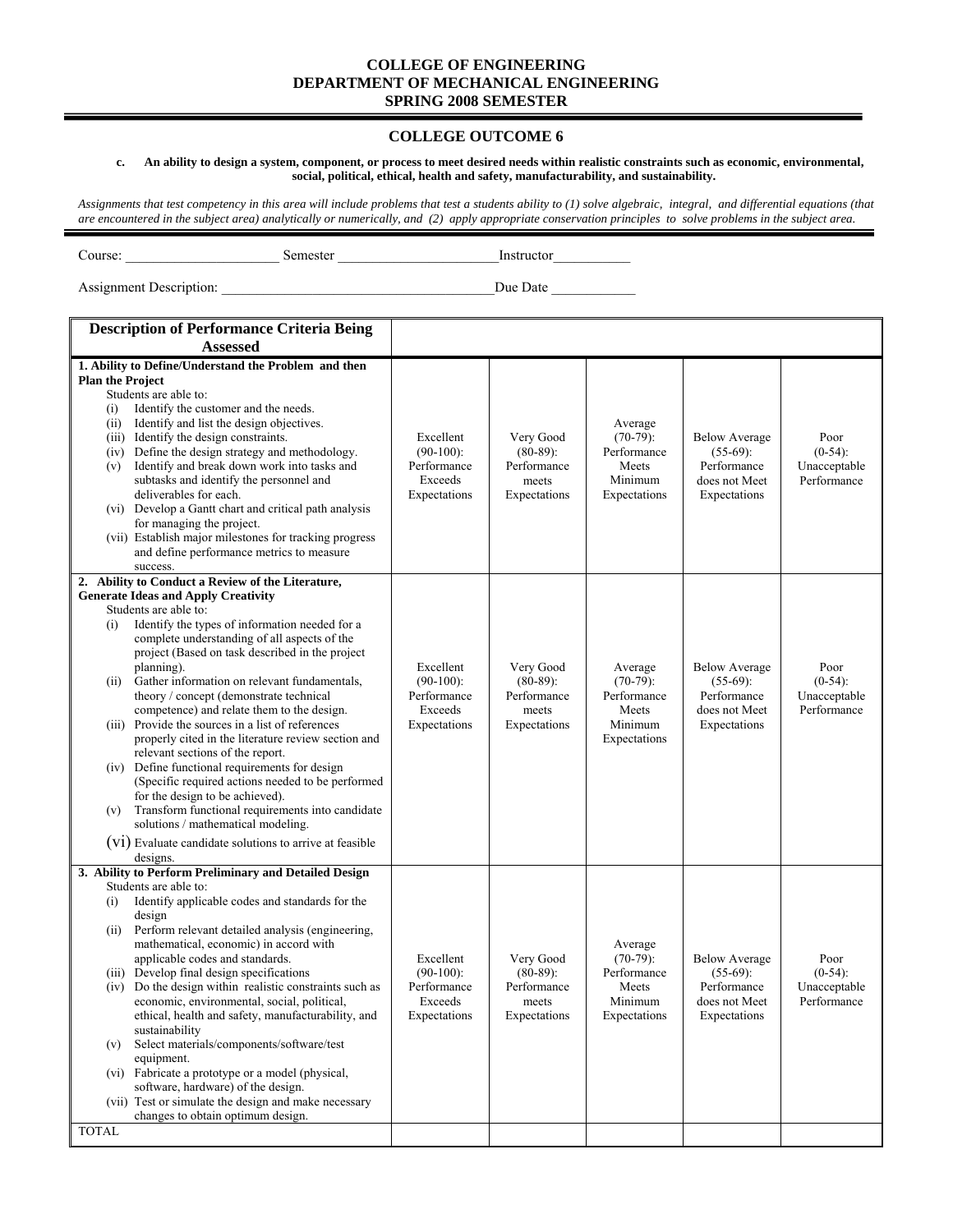# **EAC g**, "an ability to communicate effectively."

*Assignments that test competency in written and communication will include problems that test the students ability to logically arrange information, use correct grammar, use appropriate report format, use discipline specific conventions including citations, use appropriate visual aids and presentation techniques to engage audience, modulate voice and speak clearly without distractions, use acceptable graphical conventions.* 

# **Oral Communication**

# **1. Ability to Organize, Plan, Design/Prepare and Use Appropriate Visual Aids for communication/Presentation**

- (i) Students are able to organize presentation in well structured logical sequence making it easy for audience to follow the content with clear understanding.
- (ii) Students are able to prepare effective slides (*adequate and relevant technical content and viewgraphs that are legible, completely labeled/annotated/dimensioned to illustrate important features of the work being presented*)
- (iii) Students are able to use modern presentation techniques (*may include visually enhanced transitions, animations, video, and sound clips*).
- (iv) Students are able to stay within time limits

# **2. Ability to Articulate Subject Knowledge (Technical Content)**

- (i) Students demonstrate knowledge and understanding of the subject. (*This may be demonstrated by presenting literature review, originality, creativity, required standards, constraints, and other appropriate considerations such as economics, environmental, and societal impact*)
- (ii) Students are able to prepare and display prototypes or models when they are necessary to support the presentation.
- (iii) Students respond clearly to questions in a professional manner after restating questions to audience

# **3. Appearance and Ability to Provide Good Oral Delivery**

Students are able to:

- (i) Use correct grammatical English and technical terms appropriate to technical area and audience; speak with clarity and confidence;
- (ii) Maintain good posture and eye contact with the audience ( should not read from prepared notes) and elicit the attention of the audience
- (iii) Dress appropriately for the occasion.

*Instructor may record the presentation for assessment display purpose, and must ensure to get consent for witness protection from the students.*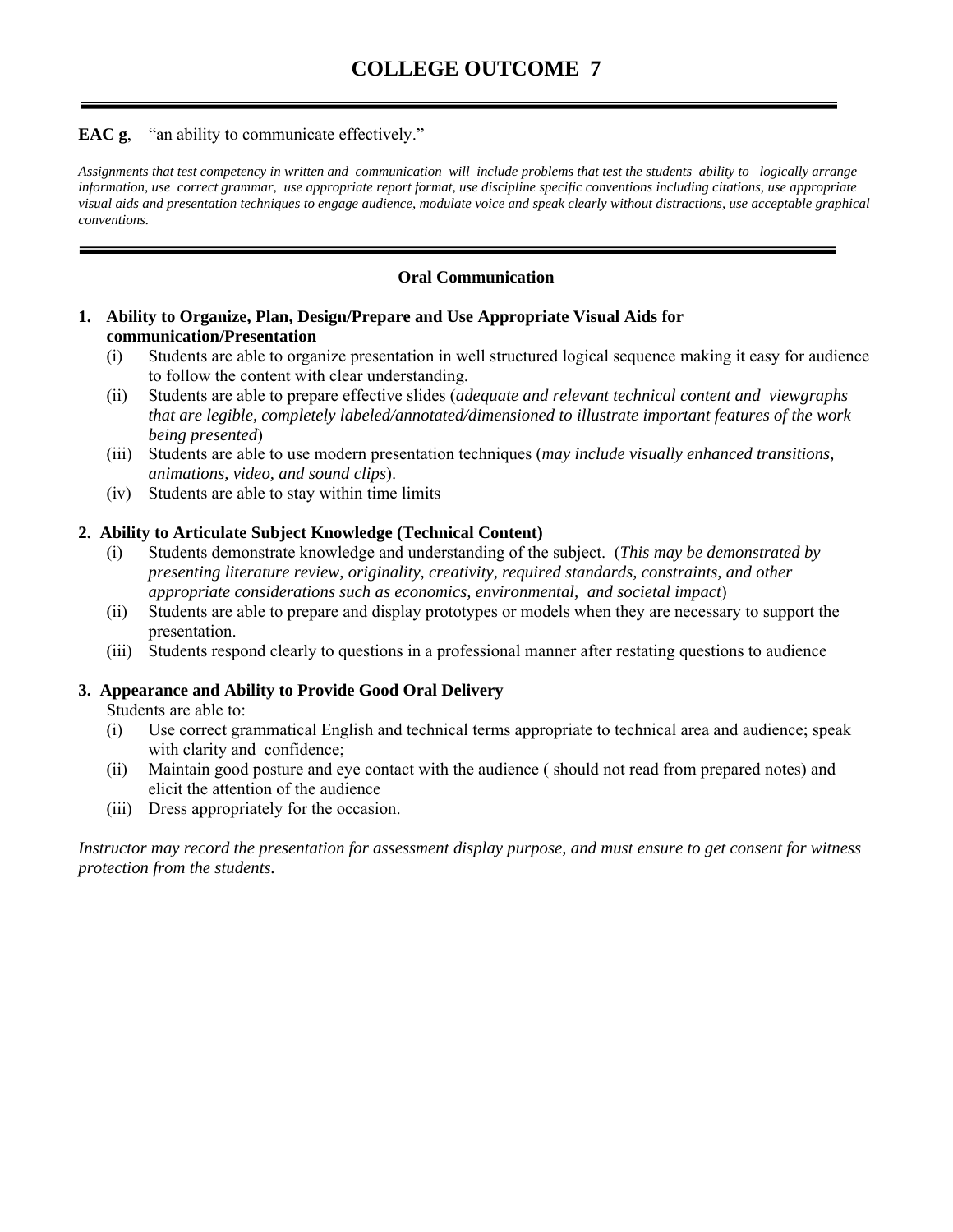#### **COLLEGE OUTCOME 7**

#### **g. An ability to communicate effectively (Oral).**

*Assignments that test competency in written and communication will include problems that test the students ability to logically arrange information, use correct grammar, use appropriate report format, use discipline specific conventions including citations, use appropriate visual aids and presentation techniques to engage audience, modulate voice and speak clearly without distractions, use acceptable graphical conventions.* 

Course: \_\_\_\_\_\_\_\_\_\_\_\_\_\_\_\_\_\_\_\_\_\_ Semester \_\_\_\_\_\_\_\_\_\_\_\_\_\_\_\_\_\_\_\_\_\_\_Instructor\_\_\_\_\_\_\_\_\_\_\_

| <b>Description of Performance Criteria Being Assessed</b>                                                                                                                                                                                                                                                                                                                                                                                                                                                                                                                                                                                                                                                                                                                    |                                                                     |                                                                  |                                                                           |                                                                                     |                                                   |
|------------------------------------------------------------------------------------------------------------------------------------------------------------------------------------------------------------------------------------------------------------------------------------------------------------------------------------------------------------------------------------------------------------------------------------------------------------------------------------------------------------------------------------------------------------------------------------------------------------------------------------------------------------------------------------------------------------------------------------------------------------------------------|---------------------------------------------------------------------|------------------------------------------------------------------|---------------------------------------------------------------------------|-------------------------------------------------------------------------------------|---------------------------------------------------|
| Ability to Organize, Plan, Design/Prepare and Use<br>1.<br><b>Appropriate Visual Aids for</b><br>communication/Presentation<br>Students are able to organize presentation in well<br>(i)<br>structured logical sequence making it easy for<br>audience to follow the content with clear<br>understanding.<br>Students are able to prepare effective slides<br>(ii)<br>(adequate and relevant technical content and<br>viewgraphs that are legible, completely<br>labeled/annotated/dimensioned to illustrate<br>important features of the work being presented)<br>(iii) Students are able to use modern presentation<br>techniques (may include visually enhanced<br>transitions, animations, video, and sound clips).<br>(iv) Students are able to stay within time limits | Excellent<br>$(90-100)$ :<br>Performance<br>Exceeds<br>Expectations | Very Good<br>$(80-89)$ :<br>Performance<br>meets<br>Expectations | Average<br>$(70-79)$ :<br>Performance<br>Meets<br>Minimum<br>Expectations | <b>Below Average</b><br>$(55-69)$ :<br>Performance<br>does not Meet<br>Expectations | Poor<br>$(0-54)$ :<br>Unacceptable<br>Performance |
| 2. Ability to Articulate Subject Knowledge (Technical<br>Content)<br>Students demonstrate knowledge and<br>(i)<br>understanding of the subject. (This may be<br>demonstrated by presenting literature review,<br>originality, creativity, required standards,<br>constraints, and other appropriate considerations<br>such as economics, environmental, and societal<br><i>impact</i> )<br>Students are able to prepare and display<br>(ii)<br>prototypes or models when they are necessary to<br>support the presentation.<br>(iii) Students respond clearly to questions in a<br>professional manner after restating questions to<br>audience<br>(vii) Evaluate candidate solutions to arrive at feasible<br>designs.                                                      | Excellent<br>$(90-100)$ :<br>Performance<br>Exceeds<br>Expectations | Very Good<br>$(80-89)$ :<br>Performance<br>meets<br>Expectations | Average<br>$(70-79)$ :<br>Performance<br>Meets<br>Minimum<br>Expectations | <b>Below Average</b><br>$(55-69)$ :<br>Performance<br>does not Meet<br>Expectations | Poor<br>$(0-54)$ :<br>Unacceptable<br>Performance |
| 3. Appearance and Ability to Provide Good Oral<br><b>Delivery</b><br>Students are able to:<br>Use correct grammatical English and technical<br>(i)<br>terms appropriate to technical area and audience;<br>speak with clarity and confidence;<br>Maintain good posture and eye contact with the<br>(ii)<br>audience (should not read from prepared notes)<br>and elicit the attention of the audience<br>Dress appropriately for the occasion.<br>(iii)                                                                                                                                                                                                                                                                                                                      | Excellent<br>$(90-100)$ :<br>Performance<br>Exceeds<br>Expectations | Very Good<br>$(80-89)$ :<br>Performance<br>meets<br>Expectations | Average<br>$(70-79)$ :<br>Performance<br>Meets<br>Minimum<br>Expectations | <b>Below Average</b><br>$(55-69)$ :<br>Performance<br>does not Meet<br>Expectations | Poor<br>$(0-54)$ :<br>Unacceptable<br>Performance |
| <b>TOTAL</b>                                                                                                                                                                                                                                                                                                                                                                                                                                                                                                                                                                                                                                                                                                                                                                 |                                                                     |                                                                  |                                                                           |                                                                                     |                                                   |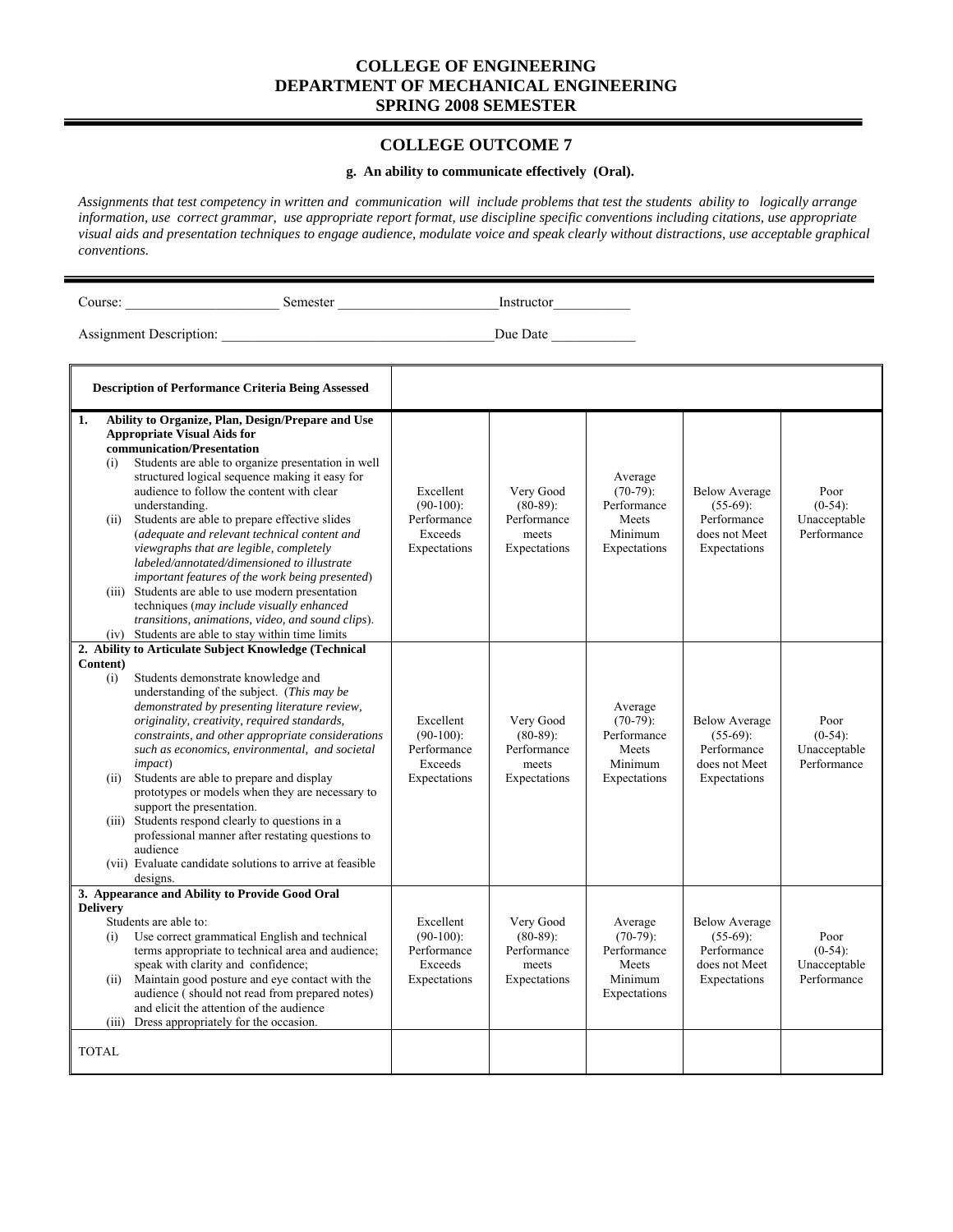# **Oral Presentation**

| Title of Presentation:      |
|-----------------------------|
| Name of Presenters:         |
| Date of Presentation:       |
| Name of Examiner/Appraiser: |

| <b>Performance Criteria</b>                                                                                    | Not Acceptable<br>$(0-59.9\%)$ |        |        |        |          |        |        |          |        |        |          |        | <b>Below Expectations</b><br>$(60-69.9\%)$ |              |        | Average meets<br>70-799 | minimal expectations | Very Good<br><b>Meets Expectations</b><br>$(80-89.9\%)$ |  | Excellent<br>Exceeds<br>Expectations |  |  |
|----------------------------------------------------------------------------------------------------------------|--------------------------------|--------|--------|--------|----------|--------|--------|----------|--------|--------|----------|--------|--------------------------------------------|--------------|--------|-------------------------|----------------------|---------------------------------------------------------|--|--------------------------------------|--|--|
|                                                                                                                |                                |        |        |        |          |        |        |          |        |        |          |        |                                            | $(90-100\%)$ |        |                         |                      |                                                         |  |                                      |  |  |
| 1. Ability to Organize, Plan, Design/Prepare and Use                                                           | 20                             |        | 40 59  |        | 60 65 69 |        |        | 70 75 79 |        |        | 80 85 89 |        |                                            | 90 95 99     |        |                         |                      |                                                         |  |                                      |  |  |
| <b>Appropriate Visual Aids for</b>                                                                             |                                |        |        |        |          |        |        |          |        |        |          |        |                                            |              |        |                         |                      |                                                         |  |                                      |  |  |
| communication/Presentation                                                                                     |                                |        |        |        |          |        |        |          |        |        |          |        |                                            |              |        |                         |                      |                                                         |  |                                      |  |  |
| Presentation is organized in well structured logical                                                           |                                |        |        |        |          |        |        |          |        |        |          |        |                                            |              |        |                         |                      |                                                         |  |                                      |  |  |
| sequence making it easy for audience to follow the                                                             | $\Box$                         | $\Box$ | $\Box$ | $\Box$ | $\Box$   | $\Box$ | $\Box$ | $\Box$   | $\Box$ | $\Box$ | $\Box$   | $\Box$ | $\Box$                                     | П            | $\Box$ |                         |                      |                                                         |  |                                      |  |  |
| content with clear understanding.                                                                              |                                |        |        |        |          |        |        |          |        |        |          |        |                                            |              |        |                         |                      |                                                         |  |                                      |  |  |
| Slides are well prepared and are effective in helping                                                          |                                |        |        |        |          |        |        |          |        |        |          |        |                                            |              |        |                         |                      |                                                         |  |                                      |  |  |
| audience to understand. (adequate and relevant technical                                                       | П.                             | $\Box$ | $\Box$ | □      | $\Box$   | □      | □      | $\Box$   | $\Box$ | □      | □        | П      | $\Box$                                     | □            | $\Box$ |                         |                      |                                                         |  |                                      |  |  |
| content and viewgraphs that are legible, completely<br>labeled, annotated, dimensioned to illustrate important |                                |        |        |        |          |        |        |          |        |        |          |        |                                            |              |        |                         |                      |                                                         |  |                                      |  |  |
| features of the work being presented)                                                                          |                                |        |        |        |          |        |        |          |        |        |          |        |                                            |              |        |                         |                      |                                                         |  |                                      |  |  |
| Modern presentation techniques are used (may include                                                           |                                |        |        |        |          |        |        |          |        |        |          |        |                                            |              |        |                         |                      |                                                         |  |                                      |  |  |
| visually enhanced transitions, animations, video, and                                                          |                                |        |        |        |          |        |        |          |        |        |          |        |                                            |              |        |                         |                      |                                                         |  |                                      |  |  |
| sound clips).                                                                                                  | п                              | П      | $\Box$ | п      | П        | $\Box$ | Л      | П        | $\Box$ | П      | П        | $\Box$ | $\Box$                                     | П            | П      |                         |                      |                                                         |  |                                      |  |  |
| <b>Average for this Performance Criteria</b>                                                                   |                                |        |        |        |          |        |        |          |        |        |          |        |                                            |              |        |                         |                      |                                                         |  |                                      |  |  |
| 2. Ability to Articulate Subject Knowledge                                                                     |                                |        |        |        |          |        |        |          |        |        |          |        |                                            |              |        |                         |                      |                                                         |  |                                      |  |  |
| (Technical Content)                                                                                            |                                |        |        |        |          |        |        |          |        |        |          |        |                                            |              |        |                         |                      |                                                         |  |                                      |  |  |
| Demonstration of knowledge and understanding of the                                                            |                                |        |        |        |          |        |        |          |        |        |          |        |                                            |              |        |                         |                      |                                                         |  |                                      |  |  |
| technical subject. (This may be demonstrated by                                                                |                                |        |        |        |          |        |        |          |        |        |          |        |                                            |              |        |                         |                      |                                                         |  |                                      |  |  |
| presenting literature review, originality, creativity,                                                         |                                |        |        |        |          |        |        |          |        |        |          |        |                                            |              |        |                         |                      |                                                         |  |                                      |  |  |
| required standards, constraints, and other appropriate                                                         | □                              | $\Box$ | $\Box$ | П      | $\Box$   | $\Box$ | $\Box$ | П        | $\Box$ | П      | П        | $\Box$ | $\Box$                                     | $\Box$       | $\Box$ |                         |                      |                                                         |  |                                      |  |  |
| considerations such as economics, environmental, and                                                           |                                |        |        |        |          |        |        |          |        |        |          |        |                                            |              |        |                         |                      |                                                         |  |                                      |  |  |
| societal impact)                                                                                               |                                |        |        |        |          |        |        |          |        |        |          |        |                                            |              |        |                         |                      |                                                         |  |                                      |  |  |
| Prototypes or models are prepared and displayed when                                                           | $\Box$                         | $\Box$ | $\Box$ | $\Box$ | $\Box$   | $\Box$ | □      | $\Box$   | $\Box$ | □      | $\Box$   | $\Box$ | $\Box$                                     | $\Box$       | $\Box$ |                         |                      |                                                         |  |                                      |  |  |
| they are necessary to support the presentation.                                                                |                                |        |        |        |          |        |        |          |        |        |          |        |                                            |              |        |                         |                      |                                                         |  |                                      |  |  |
| Questions are responded to in a clear professional manner                                                      | $\Box$                         | $\Box$ | $\Box$ | $\Box$ | $\Box$   | $\Box$ | $\Box$ | $\Box$   | $\Box$ | $\Box$ | $\Box$   | $\Box$ | $\Box$                                     | $\Box$       | $\Box$ |                         |                      |                                                         |  |                                      |  |  |
| after restating questions to audience                                                                          |                                |        |        |        |          |        |        |          |        |        |          |        |                                            |              |        |                         |                      |                                                         |  |                                      |  |  |
| <b>Average for this Performance Criteria</b>                                                                   |                                |        |        |        |          |        |        |          |        |        |          |        |                                            |              |        |                         |                      |                                                         |  |                                      |  |  |
| 3. Appearance and Ability to Provide Good<br><b>Oral Delivery</b>                                              |                                |        |        |        |          |        |        |          |        |        |          |        |                                            |              |        |                         |                      |                                                         |  |                                      |  |  |
| Correct grammatical English and technical terms                                                                |                                |        |        |        |          |        |        |          |        |        |          |        |                                            |              |        |                         |                      |                                                         |  |                                      |  |  |
| appropriate to technical area and audience are used; and                                                       | П.                             | $\Box$ | $\Box$ | П      | $\Box$   | $\Box$ | $\Box$ | $\Box$   | $\Box$ | □      | $\Box$   | $\Box$ | $\Box$                                     | □            | $\Box$ |                         |                      |                                                         |  |                                      |  |  |
| presenters speak with clarity and confidence                                                                   |                                |        |        |        |          |        |        |          |        |        |          |        |                                            |              |        |                         |                      |                                                         |  |                                      |  |  |
| Good posture and eye contact with the audience are                                                             | П.                             | $\Box$ | $\Box$ | $\Box$ | $\Box$   | $\Box$ | $\Box$ | $\Box$   | $\Box$ | $\Box$ | $\Box$   | $\Box$ | $\Box$                                     | $\Box$       | $\Box$ |                         |                      |                                                         |  |                                      |  |  |
| maintained (should not read from prepared notes) and                                                           |                                |        |        |        |          |        |        |          |        |        |          |        |                                            |              |        |                         |                      |                                                         |  |                                      |  |  |
| elicits the attention of the audience                                                                          |                                |        |        |        |          |        |        |          |        |        |          |        |                                            |              |        |                         |                      |                                                         |  |                                      |  |  |
| Presenters dress appropriately for the occasion.                                                               | П.                             | $\Box$ | $\Box$ | П      | П        | $\Box$ | П      | П        | $\Box$ | $\Box$ | $\Box$   | $\Box$ | П                                          | п            | $\Box$ |                         |                      |                                                         |  |                                      |  |  |
| <b>Average for this Performance Criteria</b>                                                                   |                                |        |        |        |          |        |        |          |        |        |          |        |                                            |              |        |                         |                      |                                                         |  |                                      |  |  |
| <b>GRAND AVERAGE FOR OUTCOME</b>                                                                               |                                |        |        |        |          |        |        |          |        |        |          |        |                                            |              |        |                         |                      |                                                         |  |                                      |  |  |
|                                                                                                                |                                |        |        |        |          |        |        |          |        |        |          |        |                                            |              |        |                         |                      |                                                         |  |                                      |  |  |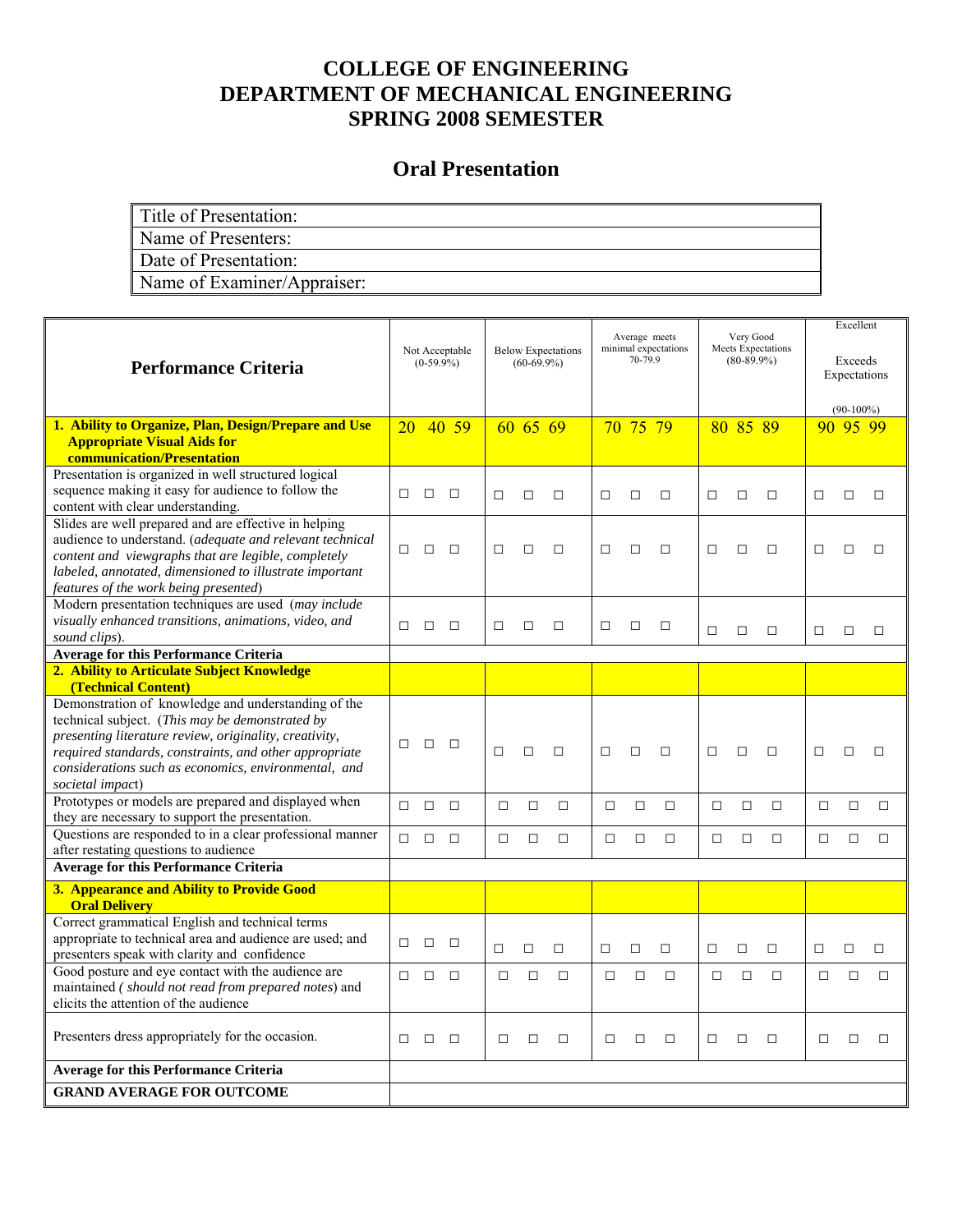# **Written Communication**

# **1. Ability to organize, plan and properly format a written technical report**

- (i) Students are able to organize report by categorizing ideas for the report into well and logically organized chapters, major sections, subsections and paragraphs blended within the larger units.
- (ii) Students provide Title Page, Abstract, and Table of Contents, list of Figures, and List of Tables properly formatted.
- (iii) Students provide figure number and title for each figure in the report, reference each figure, and completely discuss each figure in the report in accord with standards in the project manual.
- (iv) Students provide table number and title for each table in the report in accord with standards in the project manual, reference each table, and completely discuss each table in the report.
- (v) Students properly cite references in the report and provide well formatted reference list at the end.
- (vi) Students prepare the written report in accord with standard report formatting provided in the Senior Projects Report Manual.

# **2. Ability to compose original texts and properly apply the conventions of written language.**

Students are able to

- (i) properly apply capitalization, punctuation, and penmanship, to communicate clearly
- (ii) Spell proficiently
- (iii) Apply standard grammar and usage to communicate clearly and effectively in writing including
	- **using complete sentences**, varying the types such as compound and complex to match meanings and purposes
	- properly employing standard English usage in writing for audiences, including subject-verb agreement, pronoun referents, and parts of speech
	- properly using adjectives (comparative and superlative forms) and adverbs appropriately to make writing vivid or precise
	- properly using prepositional phrases to elaborate written ideas
		- properly using conjunctions to connect ideas meaningfully
- **(iv)** Use available technology to support aspects of creating, revising, editing, spell checking, and publishing the report.

# **3. Ability to provide appropriate discussion, conclusions and recommendations**

Students are able to clearly

- (i) Summarize the goals, objectives, and indicate whether they were met.
- (ii) Summarize the results.
- (iii) Summarize constraints and codes and indicate whether they were met.
- (iv) Provide logical conclusions and recommendations (including strengths and weaknesses).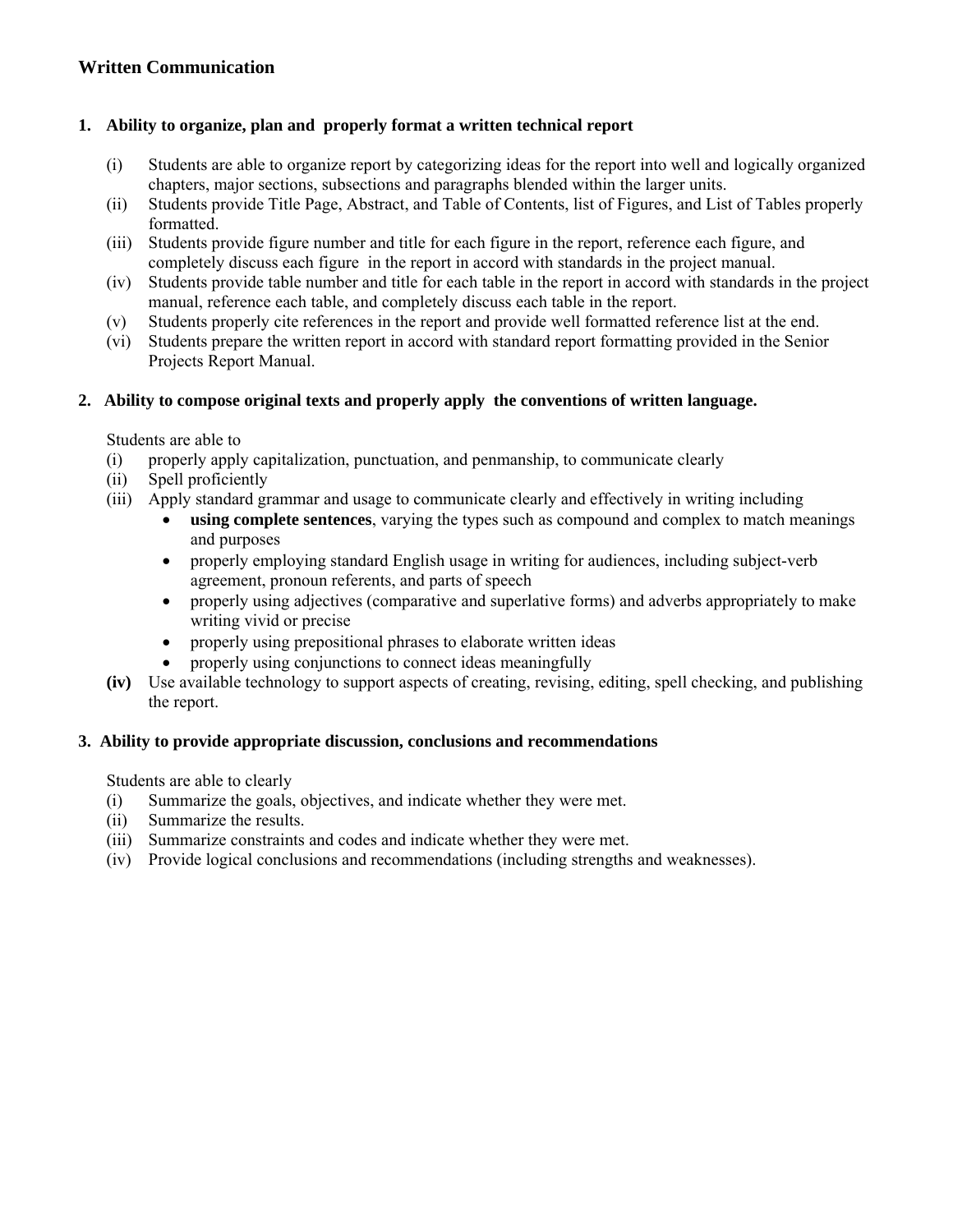#### **COLLEGE OUTCOME 7**

# **g. An ability to communicate effectively (Written Communication).**

*Assignments that test competency in written and communication will include problems that test the students ability to logically arrange information, use correct grammar, use appropriate report format, use discipline specific conventions including citations, use appropriate visual aids and presentation techniques to engage audience, modulate voice and speak clearly without distractions, use acceptable graphical conventions.* 

Course: \_\_\_\_\_\_\_\_\_\_\_\_\_\_\_\_\_\_\_\_\_\_ Semester \_\_\_\_\_\_\_\_\_\_\_\_\_\_\_\_\_\_\_\_\_\_\_Instructor\_\_\_\_\_\_\_\_\_\_\_

|                    | <b>Description of Performance Criteria Being Assessed</b>                                                                                                                                                                                                                                                                                                                                                                                                                                                                                                                                                                                                                                                                                                                                                                                                                                                                                                                         |                                                                     |                                                                  |                                                                           |                                                                                           |                                                   |
|--------------------|-----------------------------------------------------------------------------------------------------------------------------------------------------------------------------------------------------------------------------------------------------------------------------------------------------------------------------------------------------------------------------------------------------------------------------------------------------------------------------------------------------------------------------------------------------------------------------------------------------------------------------------------------------------------------------------------------------------------------------------------------------------------------------------------------------------------------------------------------------------------------------------------------------------------------------------------------------------------------------------|---------------------------------------------------------------------|------------------------------------------------------------------|---------------------------------------------------------------------------|-------------------------------------------------------------------------------------------|---------------------------------------------------|
| 1.                 | Ability to organize, plan and properly format a written technical<br>report                                                                                                                                                                                                                                                                                                                                                                                                                                                                                                                                                                                                                                                                                                                                                                                                                                                                                                       |                                                                     |                                                                  |                                                                           |                                                                                           |                                                   |
| (i)                | Students are able to organize report by categorizing ideas for<br>the report into well and logically organized chapters, major<br>sections, subsections and paragraphs blended within the larger<br>units.                                                                                                                                                                                                                                                                                                                                                                                                                                                                                                                                                                                                                                                                                                                                                                        |                                                                     |                                                                  | Average                                                                   | <b>Below</b>                                                                              |                                                   |
| (ii)               | Students provide Title Page, Abstract, and Table of Contents,<br>list of Figures, and List of Tables properly formatted.                                                                                                                                                                                                                                                                                                                                                                                                                                                                                                                                                                                                                                                                                                                                                                                                                                                          | Excellent<br>$(90-100)$ :                                           | Very Good<br>$(80-89)$ :                                         | $(70-79)$ :<br>Performance                                                | Average<br>$(55-69)$ :                                                                    | Poor<br>$(0-54)$ :                                |
|                    | (iii) Students provide figure number and title for each figure in the<br>report, reference each figure, and completely discuss each<br>figure in the report in accord with standards in the project<br>manual.                                                                                                                                                                                                                                                                                                                                                                                                                                                                                                                                                                                                                                                                                                                                                                    | Performance<br>Exceeds<br>Expectations                              | Performance<br>meets<br>Expectations                             | Meets<br>Minimum<br>Expectations                                          | Performance<br>does not<br>Meet<br>Expectations                                           | Unacceptable<br>Performance                       |
|                    | (iv) Students provide table number and title for each table in the<br>report in accord with standards in the project manual, reference<br>each table, and completely discuss each table in the report.                                                                                                                                                                                                                                                                                                                                                                                                                                                                                                                                                                                                                                                                                                                                                                            |                                                                     |                                                                  |                                                                           |                                                                                           |                                                   |
| (v)                | Students properly cite references in the report and provide well<br>formatted reference list at the end.                                                                                                                                                                                                                                                                                                                                                                                                                                                                                                                                                                                                                                                                                                                                                                                                                                                                          |                                                                     |                                                                  |                                                                           |                                                                                           |                                                   |
|                    | (vi) Students prepare the written report in accord with standard<br>report formatting provided in the Senior Projects Report<br>Manual.                                                                                                                                                                                                                                                                                                                                                                                                                                                                                                                                                                                                                                                                                                                                                                                                                                           |                                                                     |                                                                  |                                                                           |                                                                                           |                                                   |
| 2.                 | Ability to compose original texts and properly apply the                                                                                                                                                                                                                                                                                                                                                                                                                                                                                                                                                                                                                                                                                                                                                                                                                                                                                                                          |                                                                     |                                                                  |                                                                           |                                                                                           |                                                   |
| (i)<br>(ii)<br>(i) | conventions of written language.<br>Students are able to<br>Properly apply capitalization, punctuation, and penmanship, to<br>communicate clearly<br>Spell proficiently<br>(iii) Apply standard grammar and usage to communicate clearly and<br>effectively in writing including<br>using complete sentences, varying the types such as<br>compound and complex to match meanings and<br>purposes<br>properly employing standard English usage in writing<br>٠<br>for audiences, including subject-verb agreement,<br>pronoun referents, and parts of speech<br>properly using adjectives (comparative and superlative<br>$\bullet$<br>forms) and adverbs appropriately to make writing vivid<br>or precise<br>properly using prepositional phrases to elaborate<br>written ideas<br>properly using conjunctions to connect ideas<br>meaningfully<br>Use available technology to support aspects of creating,<br>revising, editing, spell checking, and publishing the<br>report. | Excellent<br>$(90-100)$ :<br>Performance<br>Exceeds<br>Expectations | Very Good<br>$(80-89)$ :<br>Performance<br>meets<br>Expectations | Average<br>$(70-79)$ :<br>Performance<br>Meets<br>Minimum<br>Expectations | <b>Below</b><br>Average<br>$(55-69)$ :<br>Performance<br>does not<br>Meet<br>Expectations | Poor<br>$(0-54)$ :<br>Unacceptable<br>Performance |
| (i)<br>(ii)        | 3. Ability to provide appropriate discussion, conclusions and<br>recommendations<br>Students are able to clearly<br>Summarize the goals, objectives, and indicate whether they<br>were met.<br>Summarize the results.<br>(iii) Summarize constraints and codes and indicate whether they<br>were met.<br>(iv) Provide logical conclusions and recommendations (including<br>strengths and weaknesses).                                                                                                                                                                                                                                                                                                                                                                                                                                                                                                                                                                            | Excellent<br>$(90-100)$ :<br>Performance<br>Exceeds<br>Expectations | Very Good<br>$(80-89)$ :<br>Performance<br>meets<br>Expectations | Average<br>$(70-79)$ :<br>Performance<br>Meets<br>Minimum<br>Expectations | Below<br>Average<br>$(55-69)$ :<br>Performance<br>does not<br>Meet<br>Expectations        | Poor<br>$(0-54)$ :<br>Unacceptable<br>Performance |
| <b>TOTAL</b>       |                                                                                                                                                                                                                                                                                                                                                                                                                                                                                                                                                                                                                                                                                                                                                                                                                                                                                                                                                                                   |                                                                     |                                                                  |                                                                           |                                                                                           |                                                   |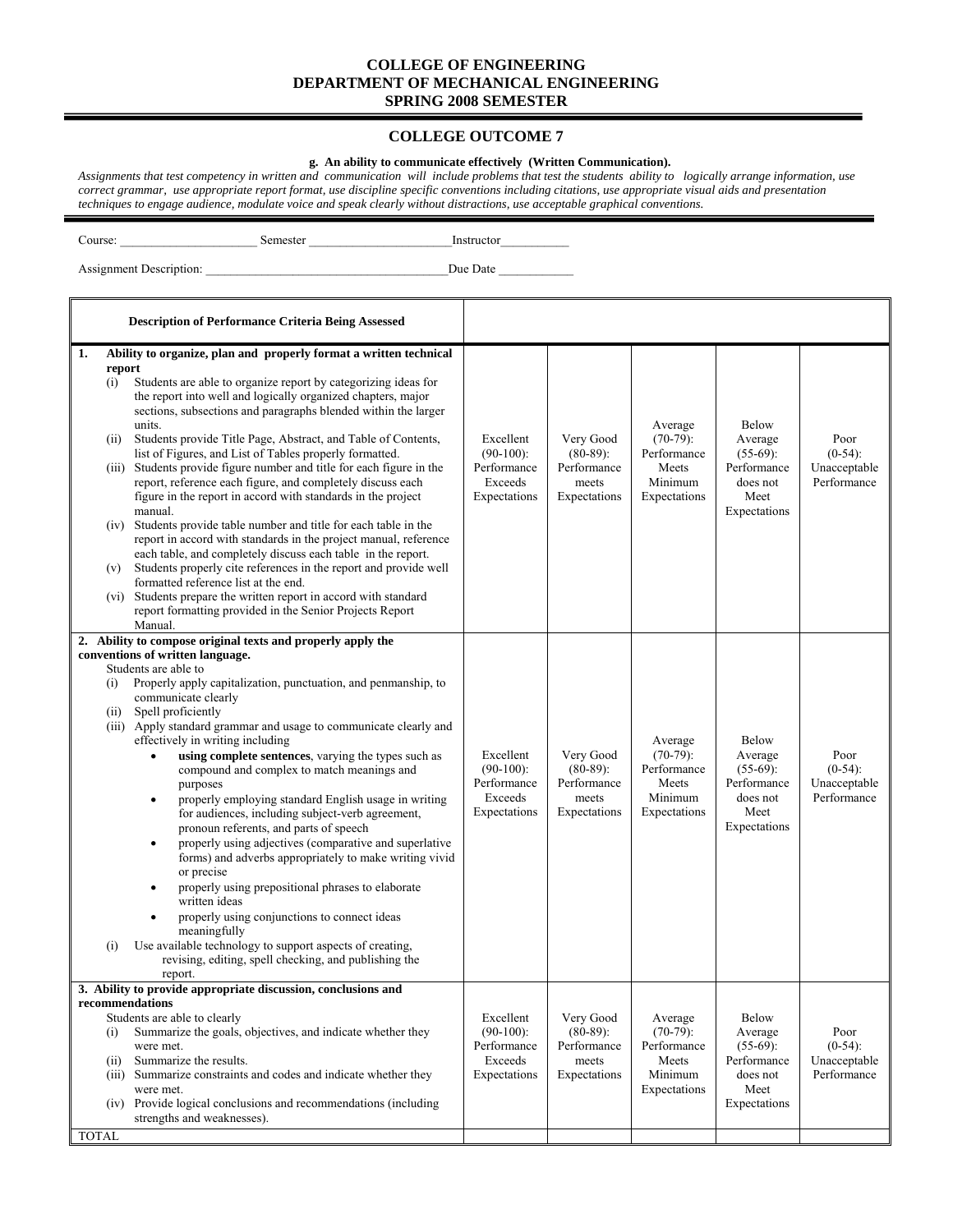## **EAC h**, "the broad education necessary to understand the impact of engineering solutions in a global, economic, environmental, and societal context."

*Assignments that test competency in this area will include problems that test a student's ability to discuss/predict potential short and long term impacts of proposed engineering solution on society and the environment, employ prospective of others (group or culture) to identify the impact of engineering solutions.* 

- 1. Students are able to investigate a given engineering problem and are able to analyze the short and long term impact (political, economic, environmental, health, safety, cultural) of proposed solutions on society (local, regional or global context).
	- *Instructor poses a problem (case study), and asks students to propose solution and indicate how proposed solution will impact society*
	- *Instructor poses a problem, provides solutions, and asks students to analyze solutions and determine their impact on society.*
	- *Students working on projects are required to analyze and determine the effects of their proposed solution on society*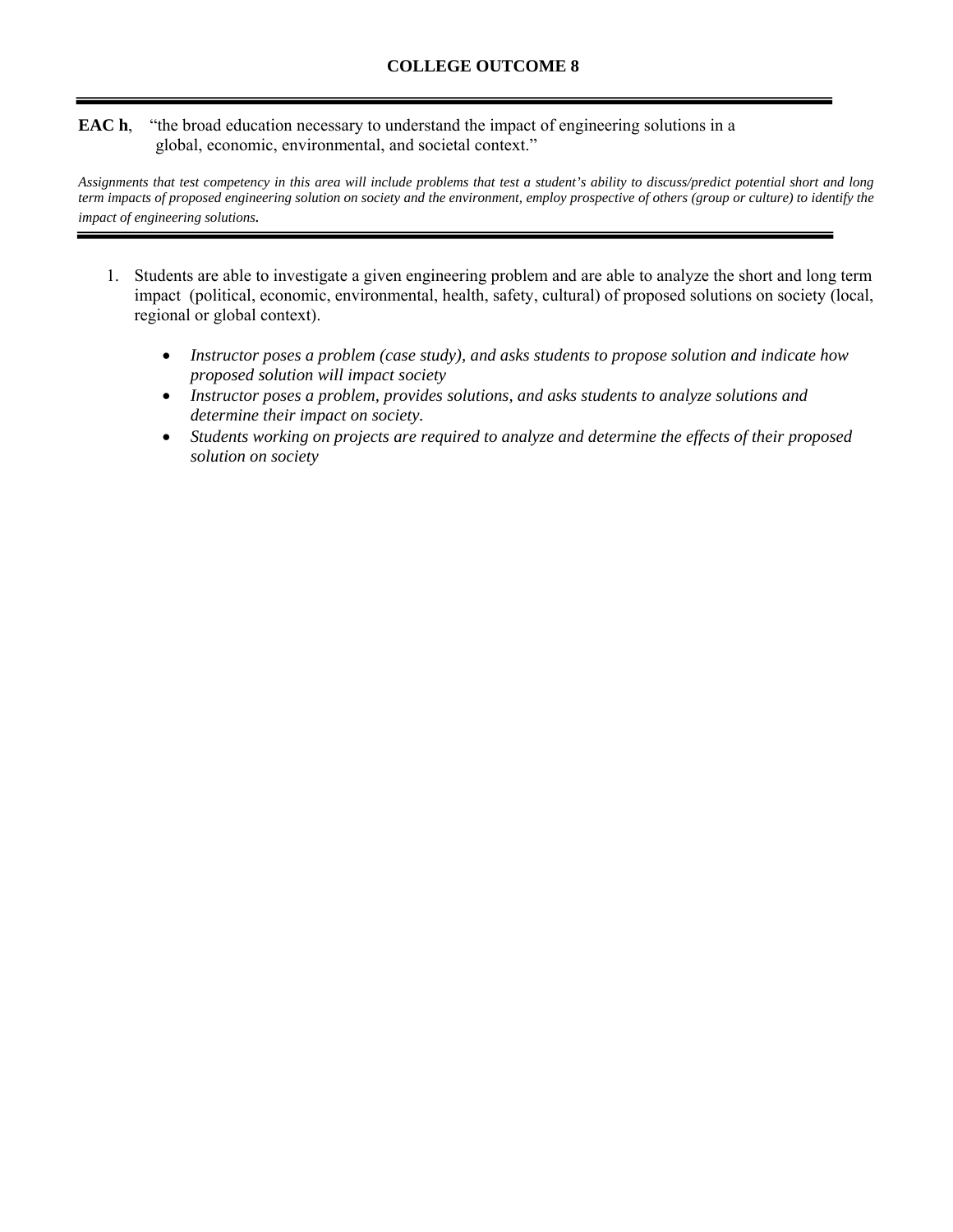# **COLLEGE OUTCOME 8**

# **h. The broad education necessary to understand the impact of engineering solutions in a global, economic, environmental, and societal context.**

*Assignments that test competency in this area will include problems that test a student's ability to discuss/predict potential short and long term impacts of proposed engineering solution on society and the environment, employ prospective of others (group or culture) to identify the impact of engineering solutions.* 

Course: \_\_\_\_\_\_\_\_\_\_\_\_\_\_\_\_\_\_\_\_\_\_ Semester \_\_\_\_\_\_\_\_\_\_\_\_\_\_\_\_\_\_\_\_\_\_\_Instructor\_\_\_\_\_\_\_\_\_\_\_

| <b>Description of Performance</b><br><b>Criteria Being Assessed</b>                                                                                                                                                                                                                                                                                                                                                                                                                                                                                                                                                                                                                                                                                 |                                                                     |                                                                  |                                                                           |                                                                                           |                                                   |
|-----------------------------------------------------------------------------------------------------------------------------------------------------------------------------------------------------------------------------------------------------------------------------------------------------------------------------------------------------------------------------------------------------------------------------------------------------------------------------------------------------------------------------------------------------------------------------------------------------------------------------------------------------------------------------------------------------------------------------------------------------|---------------------------------------------------------------------|------------------------------------------------------------------|---------------------------------------------------------------------------|-------------------------------------------------------------------------------------------|---------------------------------------------------|
| Students are able to<br>$1_{-}$<br>investigate a given<br>engineering problem and are<br>able to analyze the short and<br>long term impact (political,<br>economic, environmental,<br>health, safety, cultural) of<br>proposed solutions on society<br>(local, regional or global<br>context).<br>Instructor poses a<br>problem (case study),<br>and asks students to<br>propose solution and<br>indicate how<br>proposed solution<br>will impact society<br>Instructor poses a<br>problem, provides<br>solutions, and asks<br>students to analyze<br>solutions and<br>determine their<br>impact on society.<br>Students working on<br>projects are required<br>to analyze and<br>determine the effects<br>of their proposed<br>solution on society | Excellent<br>$(90-100)$ :<br>Performance<br>Exceeds<br>Expectations | Very Good<br>$(80-89)$ :<br>Performance<br>meets<br>Expectations | Average<br>$(70-79)$ :<br>Performance<br>Meets<br>Minimum<br>Expectations | <b>Below</b><br>Average<br>$(55-69)$ :<br>Performance<br>does not<br>Meet<br>Expectations | Poor<br>$(0-54)$ :<br>Unacceptable<br>Performance |
| <b>TOTAL</b>                                                                                                                                                                                                                                                                                                                                                                                                                                                                                                                                                                                                                                                                                                                                        |                                                                     |                                                                  |                                                                           |                                                                                           |                                                   |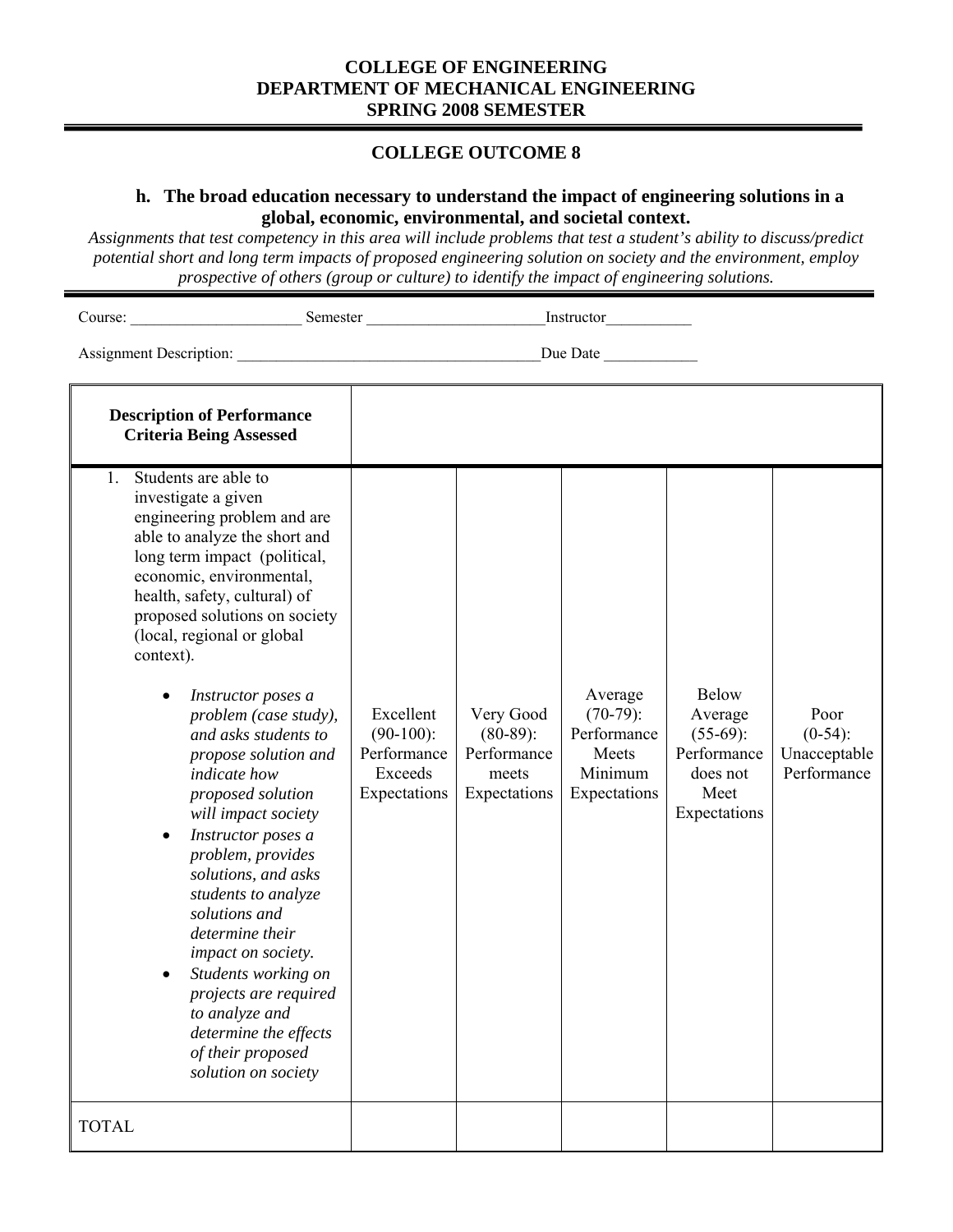#### **EAC i**, "recognition of the need for, and the ability to engage in life-long learning."

*Assignments that test competency in this area will include problems that test a students ability to (1) identify, retrieve, and organize information needed for a particular new task even if the task is outside of his/her area of expertise, (2) apply facts, formulas, theories, to everyday life, and (3) develop a study plan and follow the plan.* 

#### **1. Students are aware of the need for lifelong learning**

- (i) Given an open ended problem, students are aware of the need and are able to independently acquire additional knowledge and data needed for solving the problem. *(Instructor may give an assignment that requires students to learn additional information not covered in class for successful completion of the assignment).*
- *(ii)* Students join and participate in activities of local student chapters of professional or other organizations and are aware of or make use of programs provided by the professional organizations in the areas of training and continuing education.

#### **2. Students engage in life-long learning activities**

- (i) Students are able to effectively use library and online resources for research and are abreast with current developments in their discipline. (*Instructor can give an assignment requiring students to use other resources to study on their own and use the information studied to solve the problem, or give a library assignment*)
- (ii) Students are able to identify and take advantage of learning opportunities available on internet and elsewhere such as seminars, webinars, conferences, workshops and tutorials. *(The instructor should direct the students to identify some of these activities and require them to show documentation of their involvement).*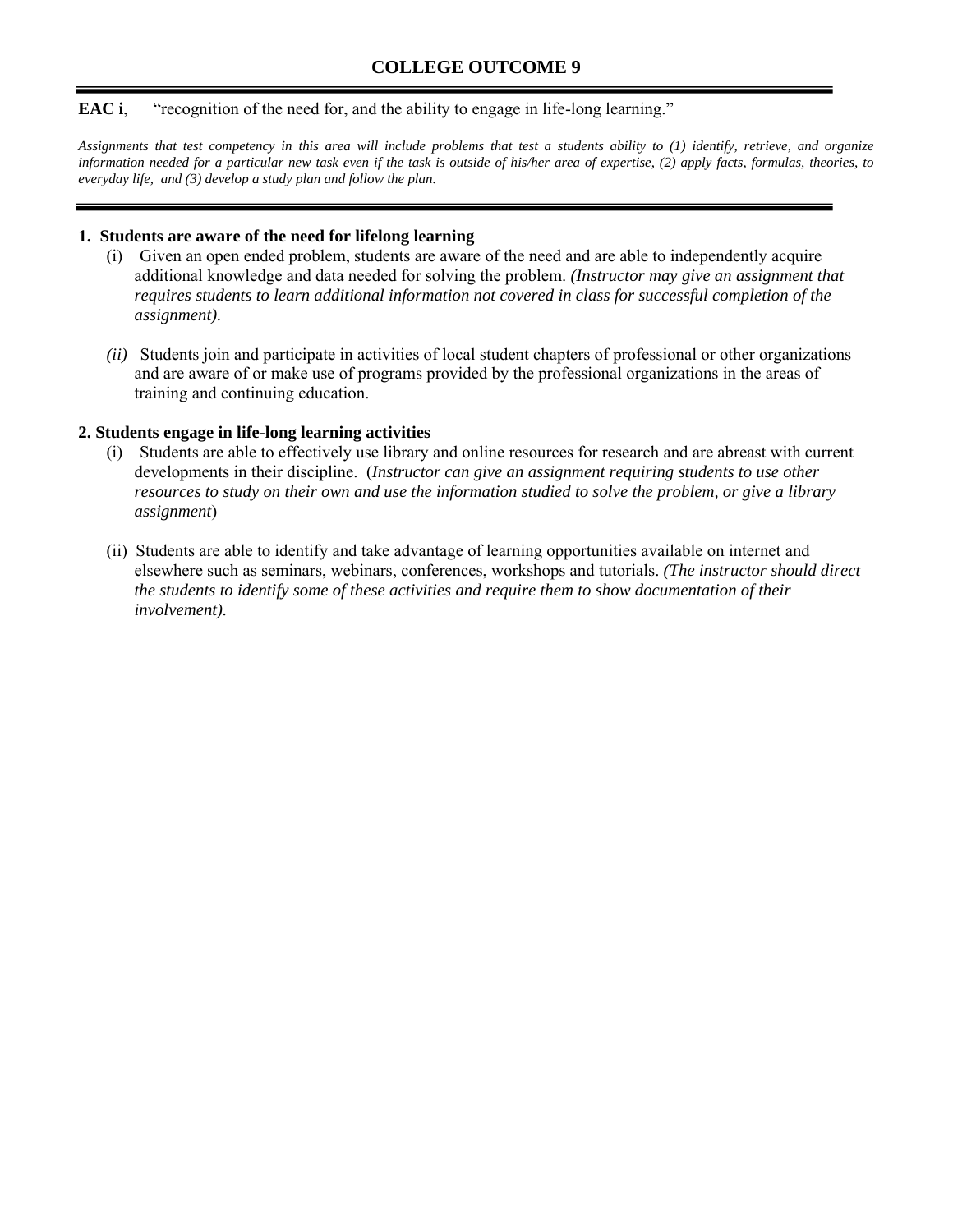### **COLLEGE OUTCOME 9**

# **i. Recognition of the need for, and the ability to engage in life-long learning.**

*Assignments that test competency in this area will include problems that test a students ability to (1) identify, retrieve, and organize information needed for a particular new task even if the task is outside of his/her area of expertise, (2) apply facts, formulas, theories, to everyday life, and (3) develop a study plan and follow the plan.* 

Course: \_\_\_\_\_\_\_\_\_\_\_\_\_\_\_\_\_\_\_\_\_\_ Semester \_\_\_\_\_\_\_\_\_\_\_\_\_\_\_\_\_\_\_\_\_\_\_Instructor\_\_\_\_\_\_\_\_\_\_\_

| <b>Description of Performance Criteria Being</b><br>Assessed                                                                                                                                                                                                                                                                                                                                                                                                                                                                                                                                                                                                                                                                                                     |                                                                     |                                                                  |                                                                           |                                                                                           |                                                   |
|------------------------------------------------------------------------------------------------------------------------------------------------------------------------------------------------------------------------------------------------------------------------------------------------------------------------------------------------------------------------------------------------------------------------------------------------------------------------------------------------------------------------------------------------------------------------------------------------------------------------------------------------------------------------------------------------------------------------------------------------------------------|---------------------------------------------------------------------|------------------------------------------------------------------|---------------------------------------------------------------------------|-------------------------------------------------------------------------------------------|---------------------------------------------------|
| 1. Students are aware of the need for lifelong                                                                                                                                                                                                                                                                                                                                                                                                                                                                                                                                                                                                                                                                                                                   |                                                                     |                                                                  |                                                                           |                                                                                           |                                                   |
| learning                                                                                                                                                                                                                                                                                                                                                                                                                                                                                                                                                                                                                                                                                                                                                         |                                                                     |                                                                  |                                                                           |                                                                                           |                                                   |
| (i) Given an open ended problem, students<br>are aware of the need and are able to<br>independently acquire additional<br>knowledge and data needed for solving<br>the problem. (Instructor may give an<br>assignment that requires students to<br>learn additional information not<br>covered in class for successful<br>completion of the assignment).<br>(ii) Students join and participate in<br>activities of local student chapters of<br>professional or other organizations and<br>are aware of or make use of programs<br>provided by the professional<br>organizations in the areas of training<br>and continuing education.                                                                                                                           | Excellent<br>$(90-100)$ :<br>Performance<br>Exceeds<br>Expectations | Very Good<br>$(80-89)$ :<br>Performance<br>meets<br>Expectations | Average<br>$(70-79)$ :<br>Performance<br>Meets<br>Minimum<br>Expectations | <b>Below</b><br>Average<br>$(55-69)$ :<br>Performance<br>does not<br>Meet<br>Expectations | Poor<br>$(0-54)$ :<br>Unacceptable<br>Performance |
| 2. Students engage in life-long learning                                                                                                                                                                                                                                                                                                                                                                                                                                                                                                                                                                                                                                                                                                                         |                                                                     |                                                                  |                                                                           |                                                                                           |                                                   |
| activities<br>Students are able to effectively use<br>(i)<br>library and online resources for<br>research and are abreast with current<br>developments in their discipline.<br>(Instructor can give an assignment<br>requiring students to use other<br>resources to study on their own and use<br>the information studied to solve the<br>problem, or give a library assignment)<br>(ii) Students are able to identify and take<br>advantage of learning opportunities<br>available on internet and elsewhere<br>such as seminars, webinars,<br>conferences, workshops and tutorials.<br>(The instructor should direct the<br>students to identify some of these<br>activities and require them to show<br>documentation of their involvement).<br><b>TOTAL</b> | Excellent<br>$(90-100)$ :<br>Performance<br>Exceeds<br>Expectations | Very Good<br>$(80-89)$ :<br>Performance<br>meets<br>Expectations | Average<br>$(70-79)$ :<br>Performance<br>Meets<br>Minimum<br>Expectations | <b>Below</b><br>Average<br>$(55-69)$ :<br>Performance<br>does not<br>Meet<br>Expectations | Poor<br>$(0-54)$ :<br>Unacceptable<br>Performance |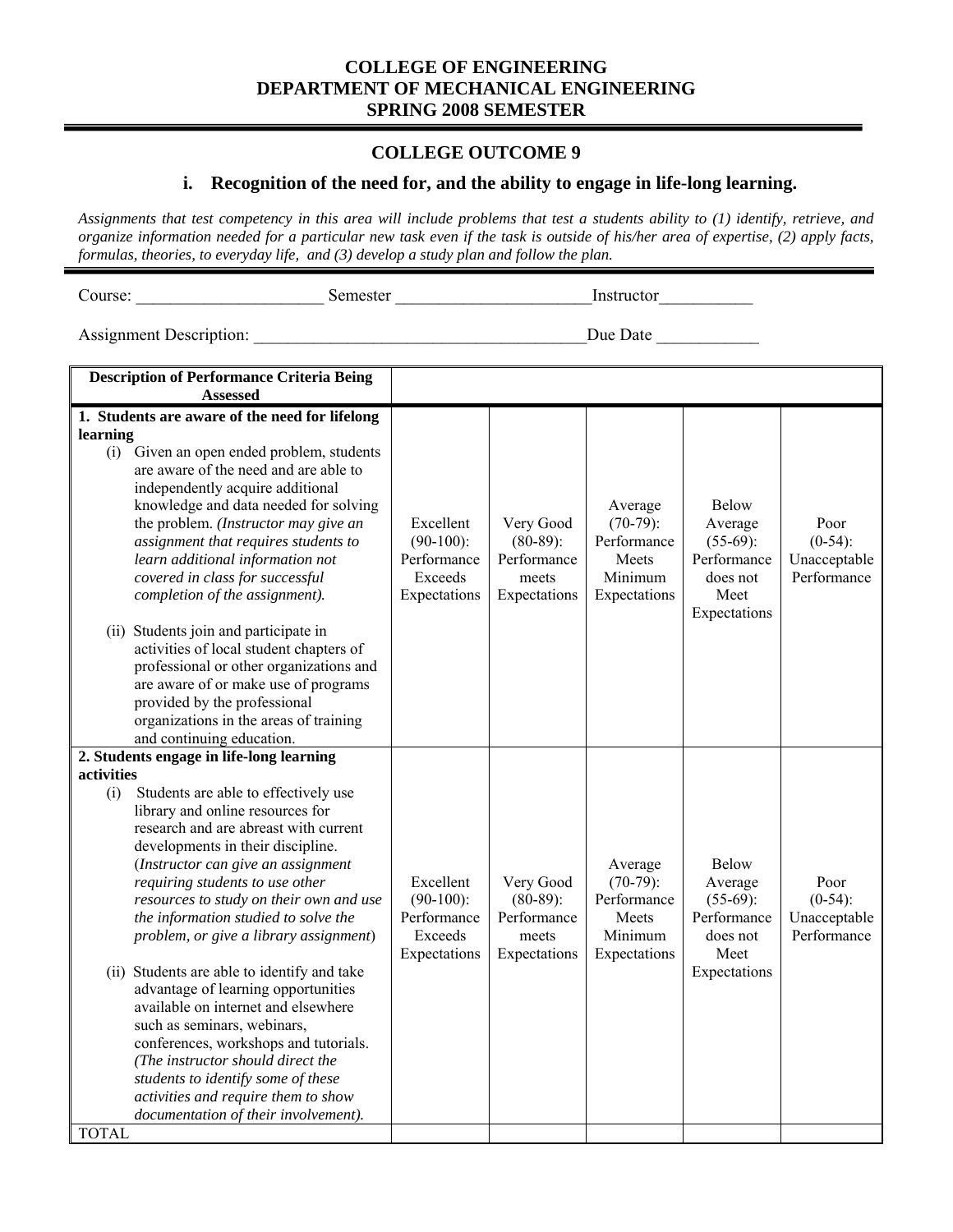## **EAC j**, "Knowledge of Contemporary Issues."

*Assignments that test competency in this area will include problems that test a students knowledge in some of the socio-economic issues associated with the subject area e.g. global warming, overpopulation, depletion of natural resources, etc.* 

*Assignments that test competency in this area will include problems that test a student's ability to discuss/predict potential short and long term impacts of proposed engineering solution on society and the environment, employ prospective of others (group or culture) to identify the impact of engineering solutions.* 

#### **1. Students display knowledge in a variety of contemporary issues or topics**

- *(i)* Students are able to identify current issues (socio-economic, political, environmental, cultural, health and safety) in engineering and technology. *Some examples are global warming, population, depletion of natural resources, alternative energy; outsourcing, security, ecology, engineering/technology workforce development, human rights and environmental pollution.*
- (ii) Students are aware of contemporary issues in industry such as corporate culture, industry-academiagovernment collaboration, industrial competition, etc.

*Instructor may require the student to identify and discuss several of the contemporary issues; recognize consequences; take and defend a position and/or write a report.* 

*Instructor may assign topics or issues and require the students to discuss these issues; recognize consequences; take and defend a position and/or write a report.*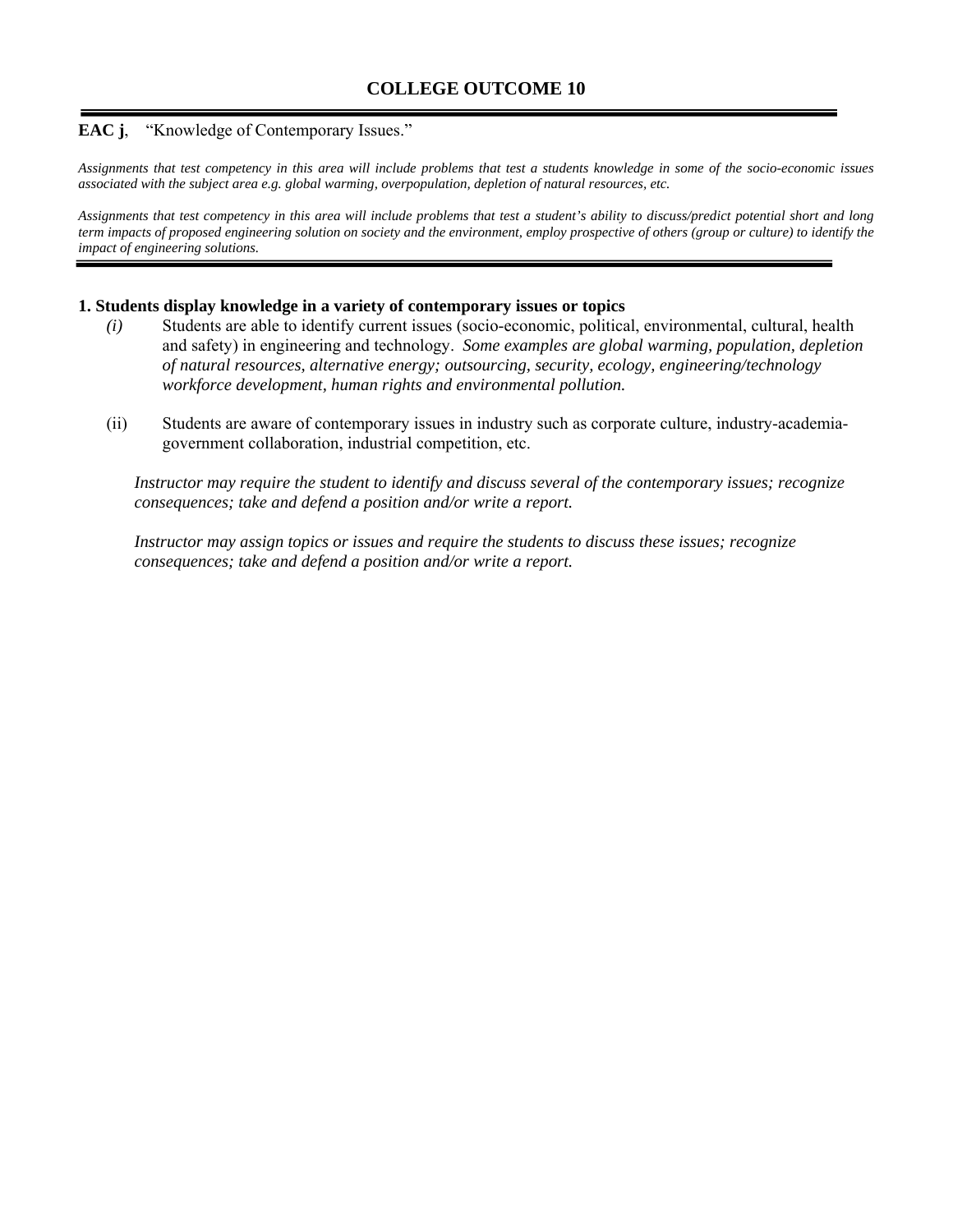#### **COLLEGE OUTCOME 10**

#### **j. Knowledge of Contemporary Issues**

*Assignments that test competency in this area will include problems that test a students knowledge in some of the socio-economic issues associated with the subject area e.g. global warming, overpopulation, depletion of natural resources, etc.* 

*Assignments that test competency in this area will include problems that test a student's ability to discuss/predict potential short and long term impacts of proposed engineering solution on society and the environment, employ prospective of others (group or culture) to identify the impact of engineering solutions.* 

Course: \_\_\_\_\_\_\_\_\_\_\_\_\_\_\_\_\_\_\_\_\_\_ Semester \_\_\_\_\_\_\_\_\_\_\_\_\_\_\_\_\_\_\_\_\_\_\_Instructor\_\_\_\_\_\_\_\_\_\_\_

| <b>Assignment Description:</b> | Due Date |
|--------------------------------|----------|

| <b>Description of Performance Criteria Being Assessed</b>                                                                                                                                                                                                                                                                                                                                                                                                                                                                                                                                                                                                                                                                                                                                                          |                                                                     |                                                                  |                                                                           |                                                                                     |                                                   |
|--------------------------------------------------------------------------------------------------------------------------------------------------------------------------------------------------------------------------------------------------------------------------------------------------------------------------------------------------------------------------------------------------------------------------------------------------------------------------------------------------------------------------------------------------------------------------------------------------------------------------------------------------------------------------------------------------------------------------------------------------------------------------------------------------------------------|---------------------------------------------------------------------|------------------------------------------------------------------|---------------------------------------------------------------------------|-------------------------------------------------------------------------------------|---------------------------------------------------|
| 1. Ability to Define/Understand the Problem and then<br><b>Plan the Project</b><br>Students are able to:<br>Identify the customer and the needs.<br>(i)<br>Identify and list the design objectives.<br>(ii)<br>(iii) Identify the design constraints.<br>Define the design strategy and methodology.<br>(iv)<br>Identify and break down work into tasks and<br>(v)<br>subtasks and identify the personnel and<br>deliverables for each.<br>(vi) Develop a Gantt chart and critical path analysis<br>for managing the project.<br>(vii) Establish major milestones for tracking progress<br>and define performance metrics to measure<br>success.                                                                                                                                                                   | Excellent<br>$(90-100)$ :<br>Performance<br>Exceeds<br>Expectations | Very Good<br>$(80-89)$ :<br>Performance<br>meets<br>Expectations | Average<br>$(70-79)$ :<br>Performance<br>Meets<br>Minimum<br>Expectations | <b>Below Average</b><br>$(55-69)$ :<br>Performance<br>does not Meet<br>Expectations | Poor<br>$(0-54)$ :<br>Unacceptable<br>Performance |
| 2. Ability to Conduct a Review of the Literature,<br><b>Generate Ideas and Apply Creativity</b>                                                                                                                                                                                                                                                                                                                                                                                                                                                                                                                                                                                                                                                                                                                    |                                                                     |                                                                  |                                                                           |                                                                                     |                                                   |
| Students are able to:<br>Identify the types of information needed for a<br>(i)<br>complete understanding of all aspects of the<br>project (Based on task described in the project<br>planning).<br>Gather information on relevant fundamentals,<br>(ii)<br>theory / concept (demonstrate technical<br>competence) and relate them to the design.<br>(iii) Provide the sources in a list of references<br>properly cited in the literature review section and<br>relevant sections of the report.<br>(iv) Define functional requirements for design<br>(Specific required actions needed to be<br>performed for the design to be achieved).<br>Transform functional requirements into<br>(v)<br>candidate solutions / mathematical modeling.<br>(vi) Evaluate candidate solutions to arrive at feasible<br>designs. | Excellent<br>$(90-100)$ :<br>Performance<br>Exceeds<br>Expectations | Very Good<br>$(80-89)$ :<br>Performance<br>meets<br>Expectations | Average<br>$(70-79)$ :<br>Performance<br>Meets<br>Minimum<br>Expectations | <b>Below Average</b><br>$(55-69)$ :<br>Performance<br>does not Meet<br>Expectations | Poor<br>$(0-54)$ :<br>Unacceptable<br>Performance |
| 3. Ability to Perform Preliminary and Detailed Design<br>Students are able to:<br>Identify applicable codes and standards for the<br>(i)<br>design<br>Perform relevant detailed analysis (engineering,<br>(ii)<br>mathematical, economic) in accord with<br>applicable codes and standards.<br>(iii) Develop final design specifications<br>(iv) Do the design within realistic constraints such as<br>economic, environmental, social, political,<br>ethical, health and safety, manufacturability, and<br>sustainability<br>Select materials/components/software/test<br>(v)<br>equipment.<br>(vi) Fabricate a prototype or a model (physical,<br>software, hardware) of the design.<br>(vii) Test or simulate the design and make necessary<br>changes to obtain optimum design.                                | Excellent<br>$(90-100)$ :<br>Performance<br>Exceeds<br>Expectations | Very Good<br>$(80-89)$ :<br>Performance<br>meets<br>Expectations | Average<br>$(70-79)$ :<br>Performance<br>Meets<br>Minimum<br>Expectations | <b>Below Average</b><br>$(55-69)$ :<br>Performance<br>does not Meet<br>Expectations | Poor<br>$(0-54)$ :<br>Unacceptable<br>Performance |
| <b>TOTAL</b>                                                                                                                                                                                                                                                                                                                                                                                                                                                                                                                                                                                                                                                                                                                                                                                                       |                                                                     |                                                                  |                                                                           |                                                                                     |                                                   |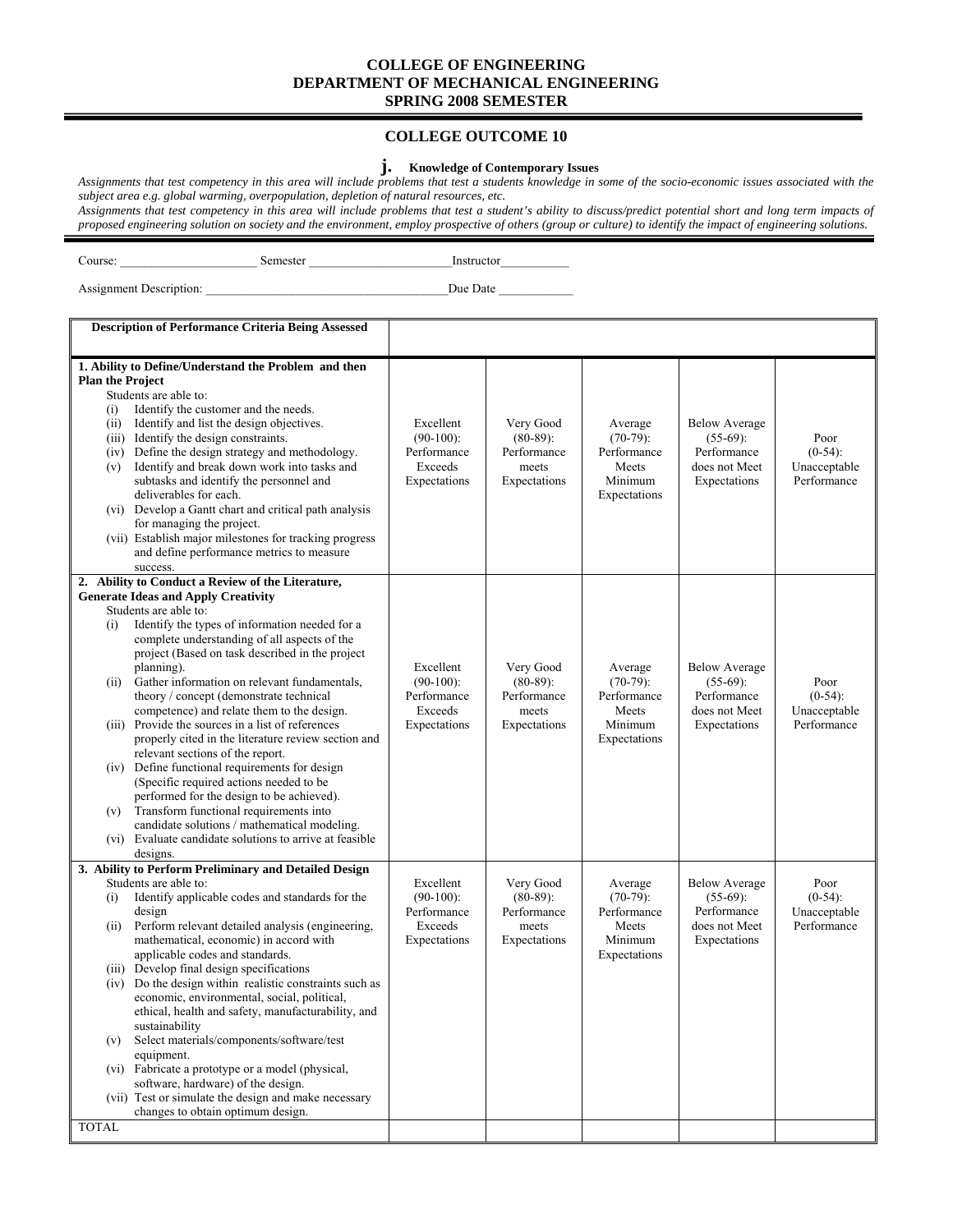#### **EAC k,** "an ability to use the techniques, skills, and modern engineering tools necessary for engineering practice."

*Assignments that test competency in this area will include problems that test a student's ability to use acquired engineering techniques, skills, and tools to solve engineering problems. Tools may include computers, modern instruments, and specialized software.* 

#### **1. Students are able to use techniques and skills acquired in their studies necessary for engineering practice.**

(i) Students are able to utilize the latest problem solving and design techniques/methods in their discipline (such as unified modeling language (UML), numerical techniques, process simulators, and the design process)

#### **2. Students are able to use modern engineering tools necessary for engineering practice**

- (i) Students are able to solve problems using current software used in the discipline (such as Matlab, AutoCAD, EES, Ansys, Multisim, Pspice, .NET, C++ compiler, etc)
- (ii) Students are able to utilize the latest available hardware/equipment used in the discipline (such as NC machine, signal generators, oscilloscope, strength testing machine, computer hardware)